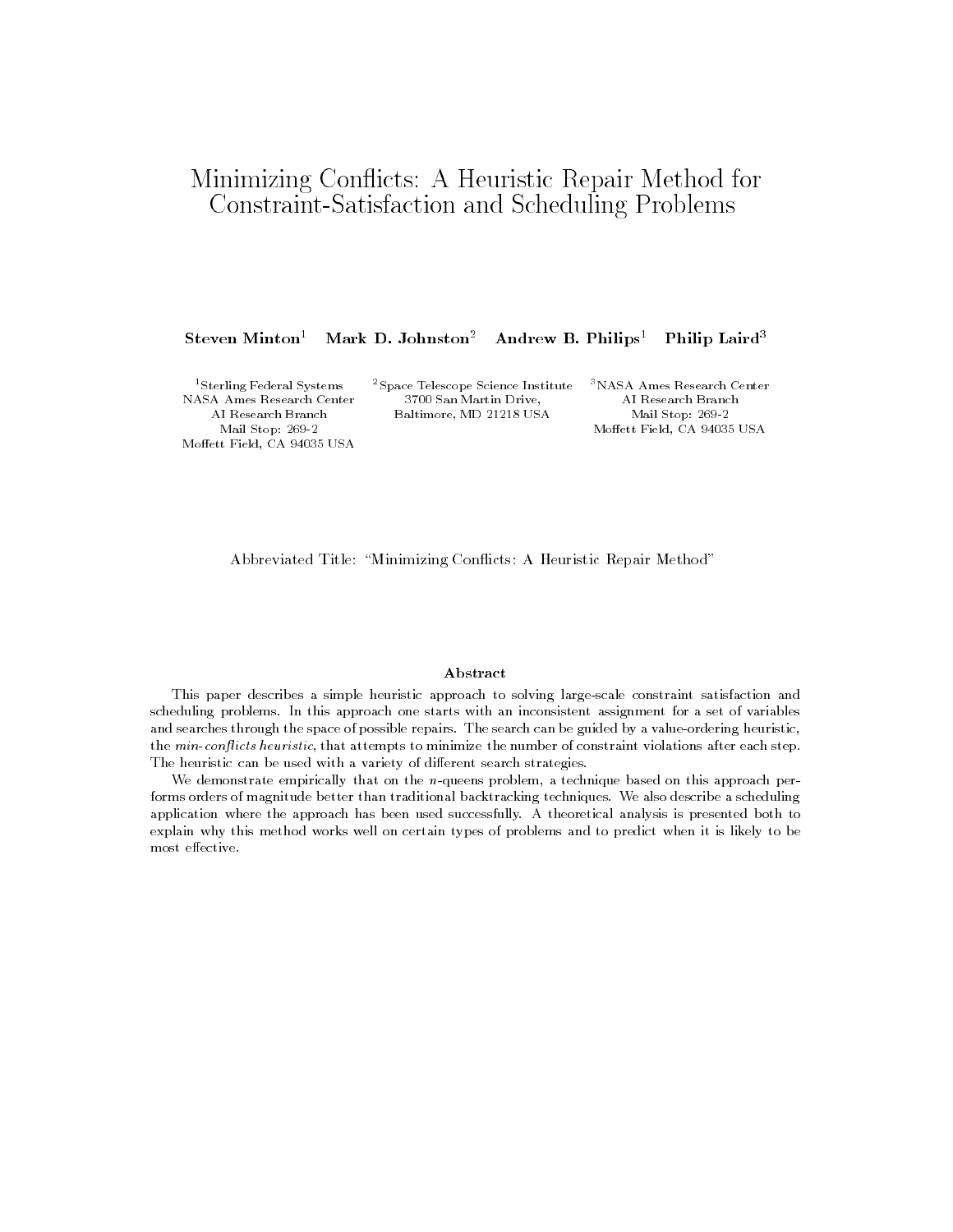### Introduction  $\mathbf 1$

One of the most promising general approaches for solving combinatorial search problems is to generate an initial suboptimal suboptimal suboptimal solution and the problem in the problem of the substitution of the substitution of the substitution of the substitution of the substitution of the substitution of the substitution o based on this approach have met with empirical success on many combinatorial problems including the traveling salesman and graph partitioning problems is also have also also a long tradition in AI, most notably in problem-solving systems that operate by debugging initial solutions [37, 40]. In this paper, we describe how this idea can be extended to constraint satisfaction problems (CSPs) in a natural manner.

Most of the previous work on CSP algorithms has assumed a "constructive" backtracking approach in which a partial assignment to the variables is incrementally extended. In contrast, our method creates a complete but inconsistent assignment and then repairs constraint violations until a consistent assignment is achieved The method is guiden by a simple construig heuristic for repairing constraint violationsa variable that is currently in conflict and select a new value that minimizes the number of outstanding constraint violations

We present empirical evidence showing that on some standard problems our approach is considerably more efficient than traditional constructive backtracking methods. For example, on the *n*-queens problem, our method quickly finds solutions to the one million queens problem  $[30]$ . We argue that the reason that repair-based methods can outperform constructive methods is because a complete assignment can be more informative in guiding search than a partial assignment. However, the utility of the extra information is domain dependent. To help clarify the nature of this potential advantage, we present a theoretical analysis that describes how various problem characteristics may affect the performance of the method. This analysis shows, for example, how the "distance" between the current assignment and solution (in terms of the minimum number of repairs that are required) affects the expected utility of the heuristic.

The work described in this paper was inspired by a surprisingly effective neural network developed , booted and Johnston <sub>1</sub>-1--1 the Hubble Space Telescope Telescope Telescope Telescope Telescope Our heuristic CSP method was distilled from an analysis of the network In the process of carrying out the analysis, we discovered that the effectiveness of the network has little to do with its connectionist implementation. Furthermore, the ideas employed in the network can be implemented very efficiently within a symbolic CSP framework. The symbolic implementation is extremely simple. It also has the advantage that several different search strategies can be employed, although we have found that hill-climbing methods are particularly well-suited for the applications that we have investigated.

We begin the paper with a brief review of Adorf and Johnston's neural network, and then describe our symbolic method for heuristic repair. Following this, we describe empirical results with the  $n$ -queens problem, graph-colorability problems and the Hubble Space Telescope scheduling application. Finally, we consider a theoretical model identifying general problem characteristics that influence the performance of the method

### $\overline{2}$ Previous Work: The GDS Network

By almost any measure the Hubble Space Telescope scheduling problem is a complex task 

 Be tween ten thousand and thirty thousand astronomical observations per year must be scheduled, subject to a great variety of constraints including power restrictions, observation priorities, time-dependent orbital characteristics, movement of astronomical bodies, stray light sources, etc. Because the telescope is an extremely valuable resource with a limited lifetime, efficient scheduling is a critical concern. An initial scheduling system, developed using traditional programming methods, highlighted the difficulty of the problem; it was estimated that it would take over three weeks for the system to schedule one week of observations As de stribed in section was remedied by the development of a successful constraint systematic constraint by the const to augment the initial system. At the heart of the constraint-based system is a neural network developed by Adorf and Johnston the Guarded Discrete Stochastic GDS network which searches for a schedule

From a computational point of view the network is interesting because Adorf and Johnston found that it performs well on a variety of tasks in addition to the space telescope scheduling problem For example the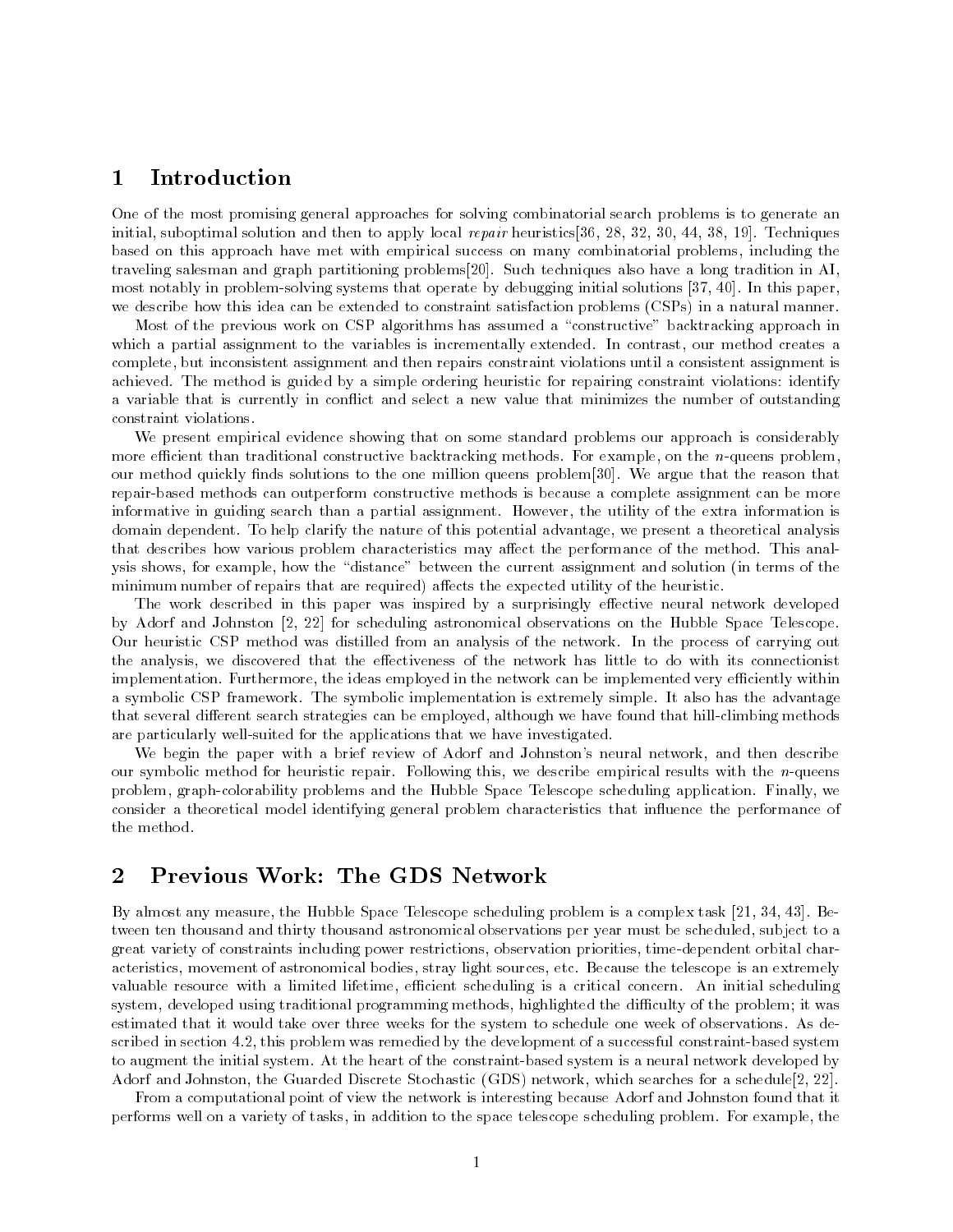network performs significantly better on the  $n$ -queens problem than methods that were previously developed. The *n*-queens problem requires placing *n* queens on an  $n \times n$  chessboard so that no two queens share a row column or diagonal The network has been used to solve problems of up to the queens where the solve heuristic backtracking methods encounter difficulties with problems one-tenth that  $size[39]$ .

The GDS network is a modified Hopfield network [18]. In a standard Hopfield network, all connections between neurons are symmetric. In the GDS network, the main network is coupled asymmetrically to an auxiliary network of *guard neurons* which restricts the configurations that the network can assume. This modification enables the network to rapidly find a solution for many problems, even when the network is simulated on a serial machine. Unfortunately, convergence to a stable configuration is no longer guaranteed. Thus the network can fall into a local minimum involving a group of unstable states among which it will oscillate. In practice, however, if the network fails to converge after some number of neuron state transitions, it can simply be stopped and started over

To illustrate the network architecture and updating scheme, let us consider how the network is used to solve binary constraint satisfaction problems A problem consists of <sup>n</sup> variables X ---Xn with domains  $D_1 \cdots D_n$ , which a set of binary constraints. Each constraint  $C_{\alpha(1)} \cdots \alpha$  we also set  $D_j \cdots D_n$  specifying incompatible values for a pair of variables. The goal is to find an assignment for each of the variables which satisfies the constraints. (In this paper we only consider the task of finding a single solution, rather than that of finding all solutions.) To solve a CSP using the network, each variable is represented by a separate set of neurons, one neuron for each of the variable's possible values. Each neuron is either "on" or "off" and in a solution state, every variable will have exactly one of its corresponding neurons "on", representing the value of that variable. Constraints are represented by inhibitory (i.e., negatively weighted) connections between the neurons. To insure that every variable is assigned a value, there is a guard neuron for each set of neurons representing a variable if no neuron in the set is on the guard neuron will provide an excitatory input that is large enough to turn one on. (Because of the way the connection weights are set up, it is unlikely that the guard neuron will turn on more than one neuron.) The network is updated on each cycle by randomly picking a set of neurons that represents a variable, and flipping the state of the neuron in that set whose input is most inconsistent with its current output (if any). When all neurons' states are consistent with their input, a solution is achieved.

To solve the *n*-queens problem, for example, each of the  $n \times n$  board positions is represented by a neuron whose output is either one or zero depending on whether a queen is currently placed in that position or not (Note that this is a local representation rather than a distributed representation of the board.) If two board positions are inconsistent, then an inhibiting connection exists between the corresponding two neurons. For example, all the neurons in a column will inhibit each other, representing the constraint that two queens cannot be in the same column. For each row, there is a guard neuron connected to each of the neurons in that row which gives the neurons in the row a large excitatory input, enough so that at least one neuron in the row will turn on. The guard neurons thus enforce the constraint that one queen in each row must be on. As described above, the network is updated on each cycle by randomly picking a row and flipping the state of the neuron in that row whose input is most inconsistent with its current output A solution is realized when the output of every neuron is consistent with its input.

### Why does the GDS Network Perform So Well 3

Our analysis of the GDS network was motivated by the following question- Why does the network perform so much better than traditional backtracking methods on certain tasks"? In particular, we were intrigued by the results on the n-queens problem, since this problem has received considerable attention from previous researchers. For n-queens, Adorf and Johnston found empirically that the network requires a linear number of transitions to converge. Since each transition requires linear time, the expected (empirical) time for the network to find a solution is  $O(n^-)$ . To check this behavior, Johnston and Adorf ran experiments with  $n$  as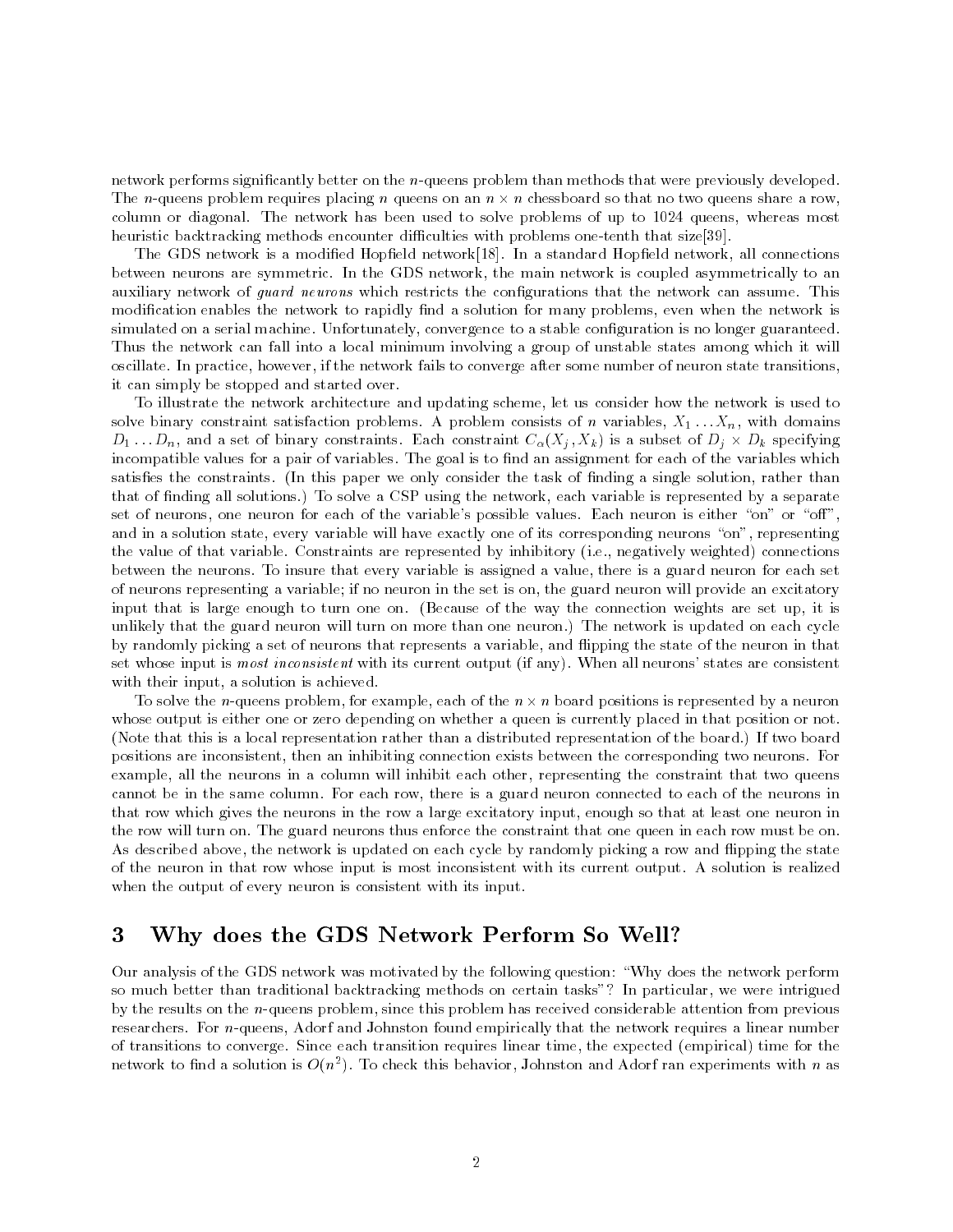

Figure - Solutions Clustered vs Solutions Evenly Distributed

nign as 1024, at which point memory limitations became a problem. The

#### Nonsystematic Search Hypothesis  $3.1$

Initially, we hypothesized that the network's advantage came from the nonsystematic nature of its search, as compared to the systematic organization inherent in depth-first backtracking. There are two potential problems associated with systematic depth-first search. First, the search space may be organized in such a way that poorer choices are explored first at each branch point. For instance, in the  $n$ -queens problem, depth-first search tends to find a solution more quickly when the first queen is placed in the center of the first row rather than in the corner; apparently this occurs because there are more solutions with the queen in the center than with the queen in the corner [39]. Nevertheless, most naive algorithms tend to start in the corner simply because humans find it more natural to program that way. However, this fact by itself does not explain why nonsystematic search would work so well for  $n$ -queens. A backtracking program that randomly orders rows (and columns within rows) performs much better than the naive method, but still performs poorly relative to the GDS network

The second potential problem with depth-first search is more significant and more subtle. As illustrated by figure 1, a depth-first search can be a disadvantage when solutions are not evenly distributed throughout the search space. In the tree at the left of the figure, the solutions are clustered together. In the tree on the right, the solutions are more evenly distributed. Thus, the average distance between solutions is greater in the left tree. In a depth-first search, the average time to find the first solution increases with the average distance between solutions. Consequently depth-first search performs relatively poorly in a tree where the solutions are clustered such as that on the left In comparison a search strategy which examines the leaves of the tree in random order is unaffected by solution clustering.

We investigated whether this phenomenon explained the relatively poor performance of depth-first search on n-queens by experimenting with a randomized search algorithm, called a Las Vegas algorithm  $[5]$ . The algorithm begins by selecting a path from the root to a leaf. To select a path, the algorithm starts at the root node and chooses one of its children with equal probability. This process continues recursively until a leaf is encountered If the leaf is a solution the algorithm terminates if not it starts over again at the root and selects a path. The same path may be examined more than once, since no memory is maintained between successive trials

The Las Vegas algorithm does, in fact, perform better than simple depth-first search on  $n$ -queens. In

 $^{\rm 1}$  The network, which is programmed in Lisp, requires approximately 11 minutes to solve the 1024 queens problem on a TI  $\scriptstyle\rm EXDI$ orer 11. For larger problems, memory becomes a limiting factor because the network requires approximately  $\cup$ ( $n^{\omega}$ ) space. (Although the number of connections is actually  $\phi(n^*$ ), some connections are computed dynamically rather than stored).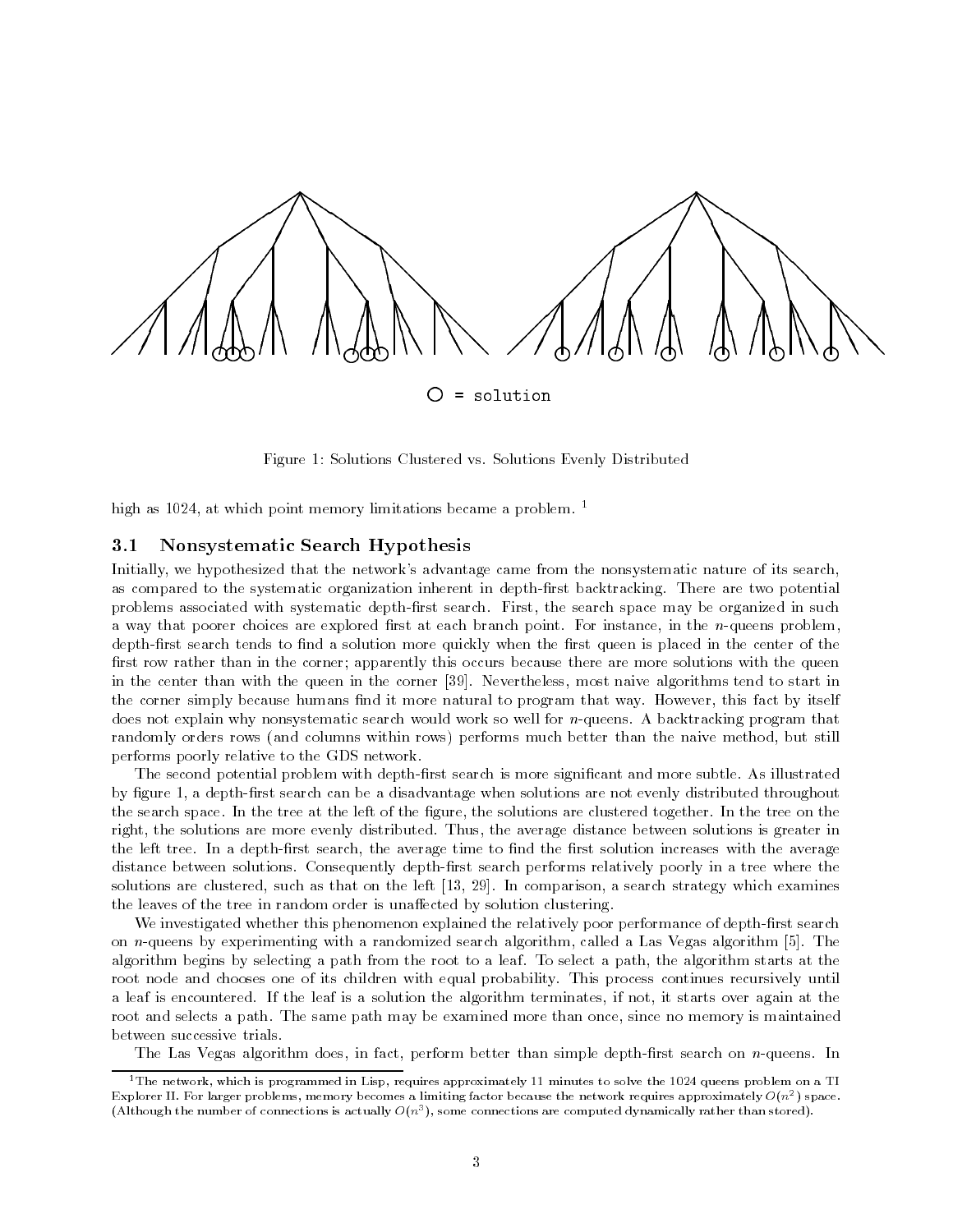fact, this result was already known [5]. However, the performance of the Las Vegas algorithm is still not nearly as good as that of the GDS network, and so we concluded that the systematicity hypothesis alone cannot explain the network's behavior.

#### 3.2 Informedness Hypothesis

Our second hypothesis was that the network's search process uses information about the current assignment that is not available to a constructive backtracking program We now believe this hypothesis is correct in that it explains why the network works so well. In particular, the key to the network's performance appears to be that state transitions are made so as to reduce the number of outstanding inconsistencies in the network; specifically, each state transition involves flipping the neuron whose output is most inconsistent with its current input. From a constraint satisfaction perspective, it is as if the network reassigns a value for a variable by choosing the value that violates the fewest constraints This idea is captured by the following heuristic:

### Min-Conflicts heuristic:

Given: A set of variables, a set of binary constraints, and an assignment specifying a value for each variable. Two variables  $conflict$  if their values violate a constraint.

Procedure: Select a variable that is in conflict, and assign it a value that minimizes the number of conflicts." (Break ties randomly.) –

We have found that the network's behavior can be approximated by a symbolic system that uses the min-conflicts heuristic for hill climbing. The hill-climbing system starts with an initial assignment generated in a preprocessing phase. At each choice point, the heuristic chooses a variable that is currently in conflict and reassigns its value, until a solution is found. The system thus searches the space of possible assignments, favoring assignments with fewer total conflicts. Of course, the hill-climbing system can become "stuck" in a local maximum, in the same way that the network may become "stuck" in a local minimum. In the next section we present empirical evidence to support our claim that the min-conflicts approach can account for the network's effectiveness.

There are two aspects of the min-conflicts hill-climbing method that distinguish it from standard CSP algorithms. First, instead of incrementally constructing a consistent partial assignment, the min-conflicts method repairs a complete but inconsistent assignment by reducing inconsistencies. Thus, it uses information about the current assignment to guide its search that is not available to a standard backtracking algorithm Second, the use of a hill-climbing strategy rather than a backtracking strategy produces a different style of

Extracting the method from the network enables us to tease apart and experiment with its different components. In particular, the idea of repairing an inconsistent assignment can be used with a variety of different search strategies in addition to hill climbing. For example, we can backtrack through the space of possible repairs, rather than using a hill-climbing strategy, as follows. Given an initial assignment generated in a preprocessing phase, we can employ the min-conflicts heuristic to order the choice of variables and values to consider as described in all on a list on and variables are variables are considered in the variables are c repaired they are pushed onto a list of viries form for algorithm attempts to like a sequence of repairs to such that no variable is repaired more than once, if there is no way to repair a variable in viriable in variable in violating a previously repaired variable (a variable in virus-both  $\mu$  vile algorithm backtracks)

Notice that this algorithm is simply a standard backtracking algorithm augmented with the min-conflicts heuristic to order its choice of which variable and value to attend to. This illustrates an important point. The backtracking repair algorithm incrementally extends a consistent partial assignment ie vars-done as does a constructive backtracking program, but in addition, uses information from the initial assignment

 $\tilde{\ }$  in general, the heuristic attempts to minimize the number of other variables that will need to be repaired. For binary CSPs, this corresponds to minimizing the number of conflicting variables. For general CSPs, where a single constraint may involve several variables the exact method of counting the number of variables that will need to be repaired depends on the particular constraint. The space telescope scheduling problem is a general CSP, whereas the other tasks described in this paper are binary CSPs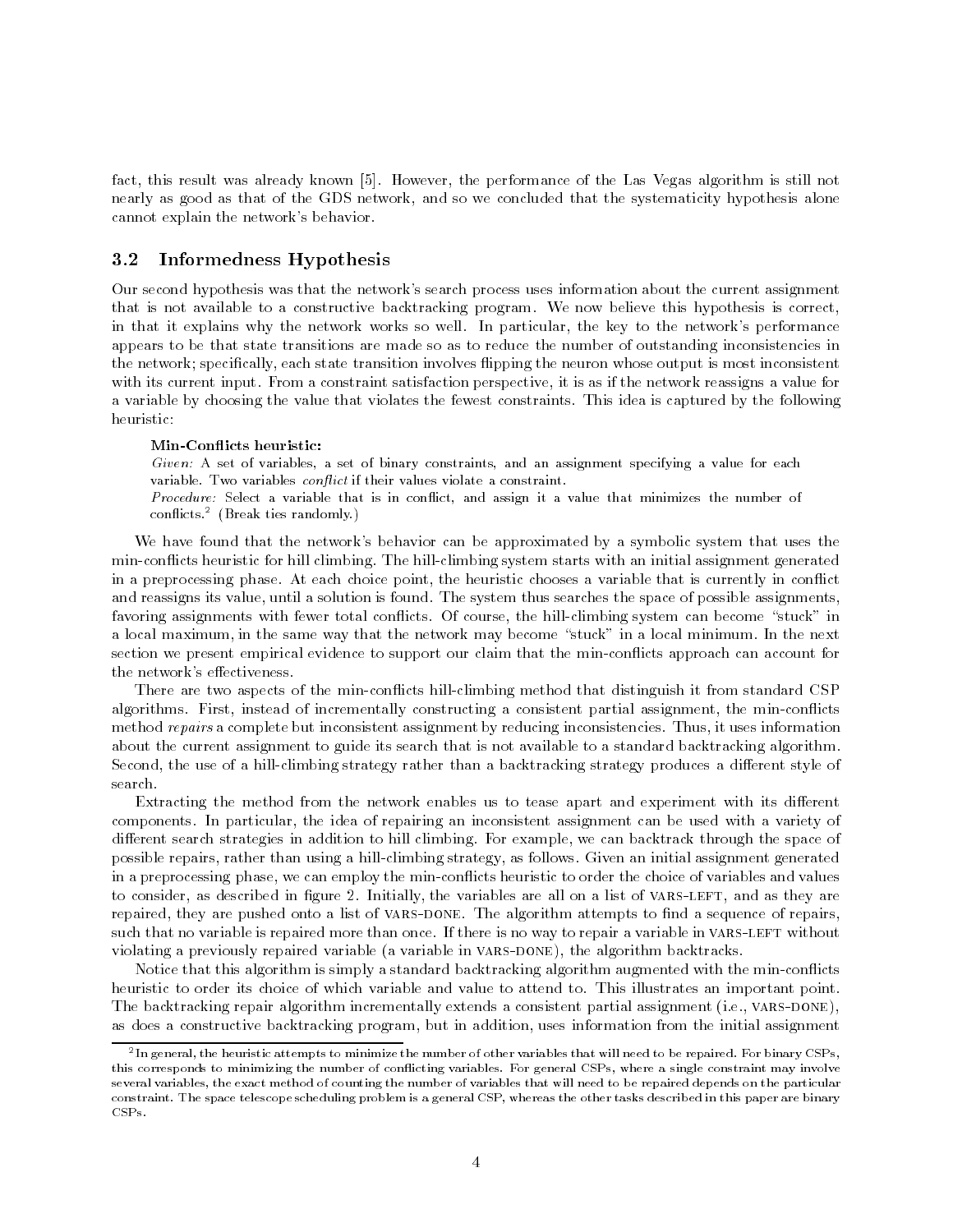```
Procedure INFORMED-
BACKTRACK VARS-
LEFT VARS-
DONE
 If all variables are consistent, then solution found, STOP.
 Let VALUES = list of possible values for VAR ordered in ascending order according to number of
 For each VALUE in VALUES, until solution found:
   If VALUE does not conflict with any variable that is in VARS-
DONE
   then Assign VALUE to VAR
        Call INFORMED-
BACKTRACKVARS-
LEFT VARS-
DONE
   end if
 end for
end procedure
Begin program
 \mathbf{L}Call INFORMED-
BACKTRACKVARS-
LEFT VARS-
DONE
End program
```
Figure - Informed Backtracking Using the MinConicts Heuristic

ie vars-left to bias its search Thus it is a type of informed backtracking We still characterize it as repair-based method since its search is guided by a complete, inconsistent assignment.

### Experimental Results  $\overline{4}$

In this section we evaluate the performance of the min-conflicts heuristic on some standard tasks. These experiments identify problems on which min-conflicts performs well, as well as problems on which it performs poorly. The experiments also show the extent to which the min-conflicts approach approximates the behavior of the GDS network

Our experiments focus on the two search strategies described in the previous section, the hill-climbing repair strategy and the backtracking repair strategy. These strategies provide a starting point for our analysis, although many more sophisticated search strategies exist. In general, these two strategies have the following advantages and disadvantages:

- Hill climbing- This strategy most closely replicates the behavior of the GDS network The disadvantage is that a hill-climbing program can get caught in local maxima, in which case it will not terminate.
- Informed backtracking- As described earlier this strategy is a standard backtracking strategy aug mented with the min-conflicts heuristic for ordering the assignment of variables and values; this can be viewed as backtracking in the space of possible repairs The advantage of this strategy is that it is complete – if there is a solution, it will eventually be found; if not, failure will be reported. Unfortunately, this is of limited significance for large-scale problems because terminating in a failure can take a very long time

#### The N-Queens Problem  $4.1$

The  $n$ -queens problem, originally posed in the 19th century, has become a standard benchmark for testing  $CSP$  algorithms. In a sense, the problem of finding a single solution has been solved, since there are a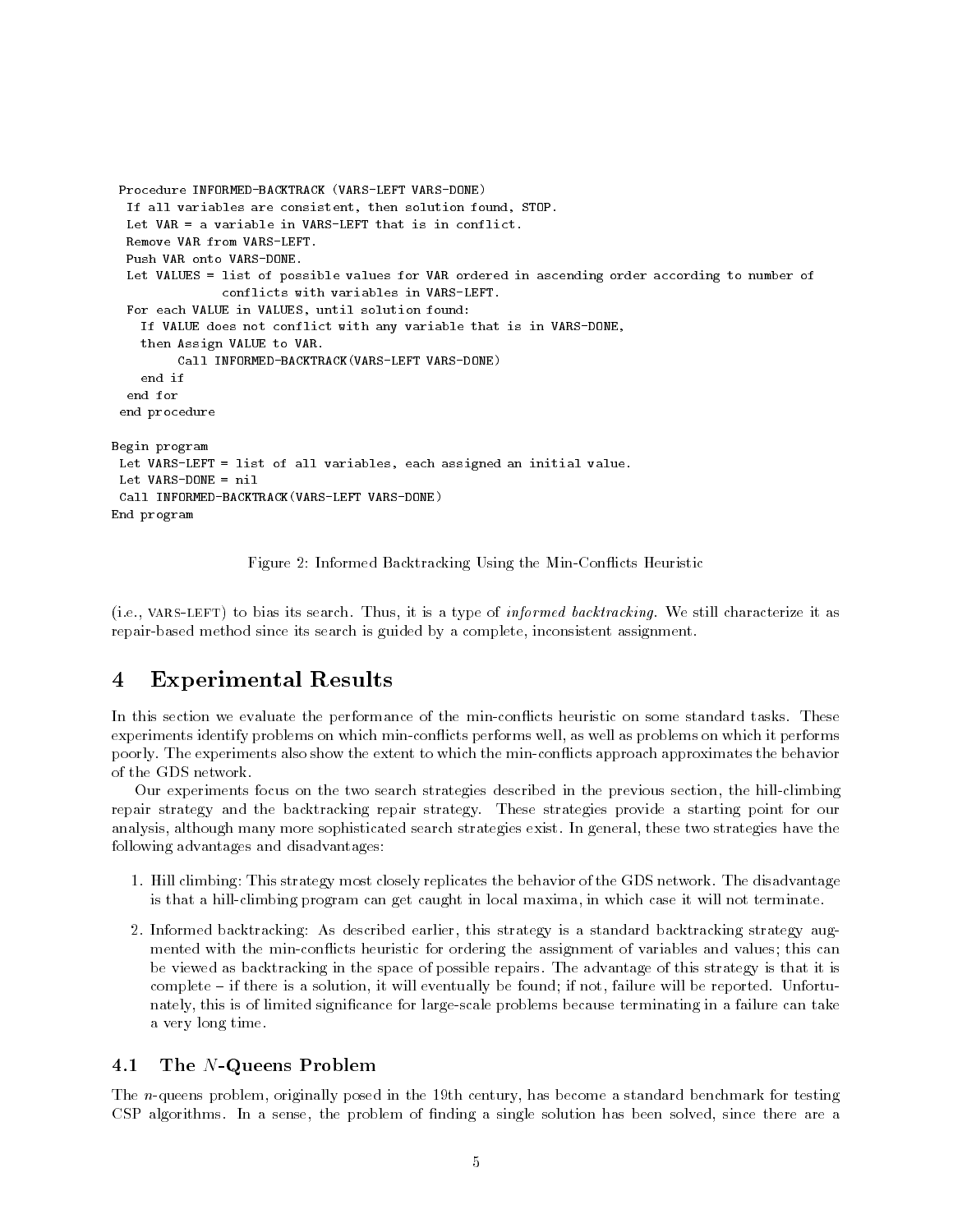number of analytic methods which yield a solution in linear time [1]. For example, there are certain wellknown patterns that can be instantiated to produce a solution Nevertheless the problem has been perceived as relatively have for heuristic search methods Several studies of the normal problem problem problem and the compared heuristic backtracking methods such as search rearrangement backtracking (e.g., most-constrained first), forward checking, dependency-directed backtracking, etc. To the best of our knowledge, the GDS network was the first search method which could consistently solve problems involving hundreds of queens in several minutes

On the notative problem and discussion and the problem  $\mathcal{C}$  is the probability of the problem  $\mathcal{C}$ converging increases with the size of the problem. For large problems, e.g.,  $n > 100$  (where n is the number of queens), they observed that the network almost always converges. Moreover, the median number of transitions required for convergence is only about -it takes on the takes of the theoretical and the transition (i.e., picking a neuron and updating its connections), the expected time to solve a problem is (empirically)  $O(n^{-})$ .

| $\boldsymbol{n}$ | conflicts after |
|------------------|-----------------|
|                  | initialization  |
| $n = 10^{1}$     | 311             |
| $n = 10^2$       | 735             |
| $n = 10^3$       | 975             |
| $n = 10^4$       | 10.96           |
| $n = 10^5$       | 12.02           |
| $n = 10^6$       | 12.80           |

To compare the network with our min-conflicts approach, we constructed a hill-climbing program that operates as follows A preprocessing phase creates an initial assignment using a greedy algorithm that iterates through the rows, placing each queen on the column where it conflicts with the fewest previously placed queens (breaking ties randomly). In the subsequent repair phase the program keeps repairing the assignment until a solution is found. To make a repair, the program selects a queen that is in conflict and moves it to the column (within the same row) where it conflicts with the fewest other queens (breaking ties randomly). A repair can be accomplished in  $O(n)$  time by maintaining a list of the queens currently in conflict and an array of counters indicating the number of conflicts in each column and diagonal.

| Constructive |                | Repair-based     |               |              |
|--------------|----------------|------------------|---------------|--------------|
| N            | Standard       | Most Constrained | MinConflicts  | MinConflicts |
|              | Backtrack      | Backtrack        | Hill Climbing | Backtrack    |
| $n = 10^{1}$ | 53.8           | 174              | 57.0          | 46.8         |
| $n = 10^2$   | 4473 (70%)     | $(96\%)$<br>687  | 55.6          | 25.0         |
| $n = 10^3$   | (13%)<br>88650 | (81%)<br>22150   | 48.8          | 30.7         |
| $n=10^4$     |                | $\ast$           | 48.5          | 27.5         |
| $n = 10^5$   | $^\ast$        | $\ast$           | 52.8          | 27.8         |
| $n = 10^6$   | $\ast$         | $\ast$           | 48.3          | 26.4         |

- exceeded computational resources

Table - Number of Backtracks!Repairs for NQueens Algorithms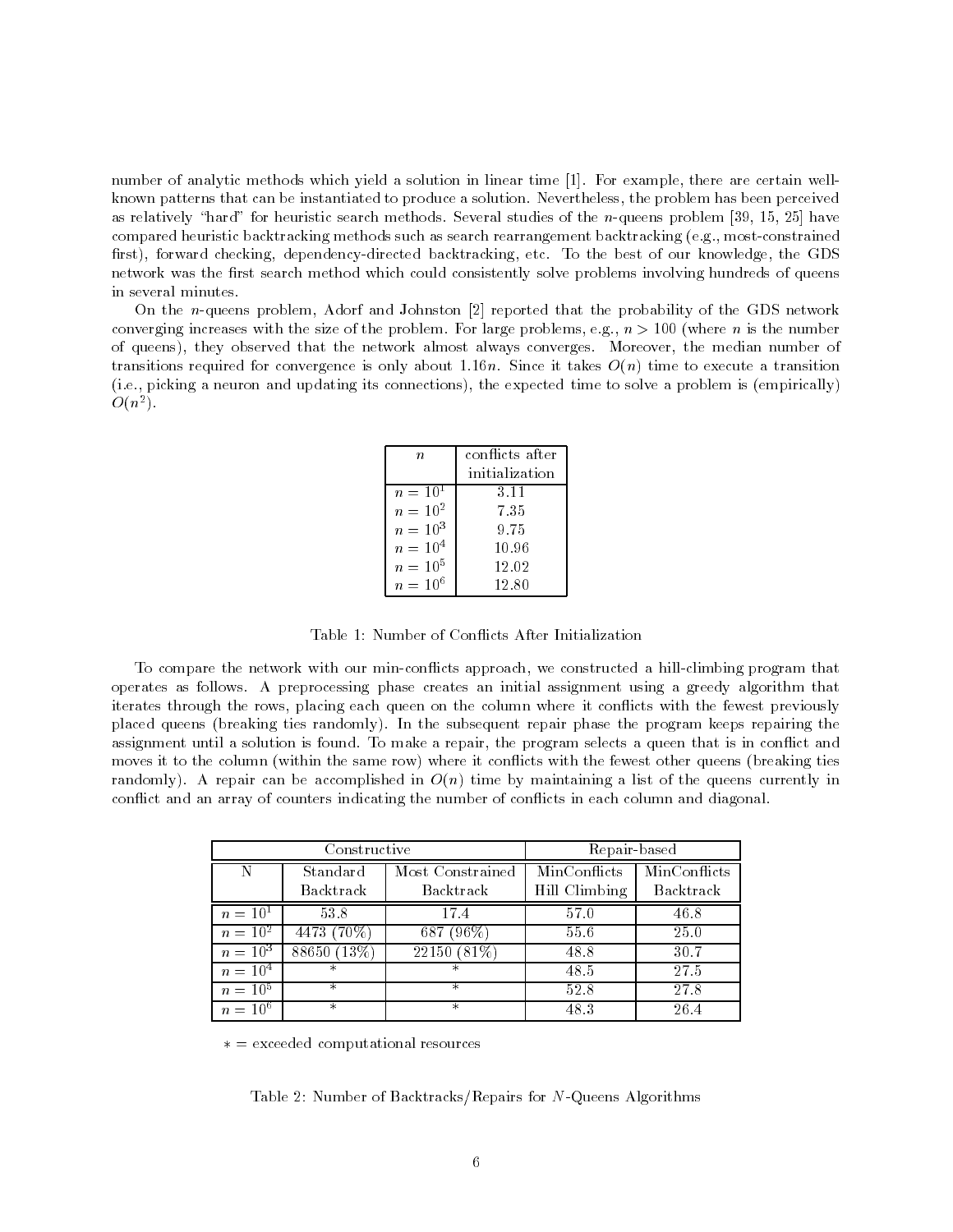Interestingly, in our initial experiments we found that the hill-climbing program performs significantly better than the network. For  $n > 100$  the program has never failed to find a solution. Moreover, the required number of repairs appears to remain *constant* as n increases. For comparison, recall that the required number of repairs for the network increases linearly with  $n$ . After further analysis, we found that this discrepancy can be accounted for by the network's and the hill-climbing program's different initialization processes. In particular, whereas the network starts with no queens assigned in the initial state, the hill-climbing program's preprocessing phase invariably produces an initial assignment that is "close" to a solution. As shown in Table 1, the number of conflicting queens in the initial assignment grows extremely slowly, from a mean of  $3.1$  for  $n = 1$ o to a mean of 12.0 for  $n = 1$ o , we found that if we start the network in an initial state produced  $\blacksquare$ by our preprocessing algorithm, the network and the hill-climbing program perform comparably. (We note, nowever, that the network requires  $O(n^-)$  space, as compared to the  $O(n)$  space required by the hill-climbing program, which prevented us from running very large problems on the network.) On the other hand, if we start the the hill-climbing program with a random initial assignment, the required number of repairs tends to grow linearly. This is not surprising, since the number of conflicts in a random initialization also tends to grow linearly

Table compares the eciency of our hillclimbing program and several backtracking programs Each program was run one hundred times for  $n$  increasing from ten to one million. Each entry in the table shows the mean number of queens moved, where each move is either a backtrack or a repair, depending on the program. A bound of  $n \times 100$  queen movements was employed so that the experiments could be conducted in a reasonable amount of time; if the program did not find a solution after moving  $n \times 100$  queens, it was terminated and credited with  $n \times 100$  queen movements. For the cases when this occurred, the corresponding table entry indicates in parentheses the percentage of times the program completed successfully. The first column shows the results for a standard constructive backtracking program. For  $n \geq 1000$ , the program was ineffective. The second column in the table shows the results for informed backtracking using the "mostconstrained first" heuristic. This program is a constructive backtracking program that selects the row that is most constrained when choosing the next row on which to place a queen. In an empirical study of the  $n$ queens problem. Stone and Stone  $[39]$  found that this was by far the most powerful heuristic for the n-queens problem out of several described earlier by Bitner and Reingold<sup>[4]</sup>. The program exhibited highly variable behavior. At  $n = 1000$ , the program found a solution on only 81% of the runs, but three-quarters of these successful runs required fewer than 100 backtracks. Unfortunately, for  $n > 1000$ , one hundred runs of the program required considerably more than hours on a SPARCstation both because the mean number of backtracks grows rapidly and because the "most-constrained first" heuristic takes  $O(n)$  time to select the next row after each backtrack. Thus we were prevented from generating sufficient data for  $n > 1000$ . The next column in the table shows the results for hill climbing using the min-conflicts heuristic. As discussed above, this algorithm performed extremely well, requiring only about 50 repairs irrespective of problem size. The final column shows the results for an informed backtracking program that uses the min-conflicts heuristic, backtracking within the space of possible repairs as described in the previous section We augmented this program with a pruning heuristic that would initiate backtracking when the number of constraint violations along a path began to increase significantly. However, for  $n \geq 100$ , this program never backtracked (i.e. no queen had to be repaired more than once). This last program performs better than the hill-climbing program (although there is little room for improvement) primarily because the hill-climbing program may move the same queen repeatedly, which degrades its performance.

A disadvantage of the min-conflicts heuristic is that the time to accomplish a repair grows with the size of the problem. For *n*-queens, as noted above, each repair requires  $O(n)$  time in the worst case. Of course. most heuristic methods require time to determine the best alternative at a choice point. For example, the "most-constrained" heuristic also requires  $O(n)$  time at each choice point. However, with min-conflicts the tradeoff is clearly cost effective, at least for *n*-queens. Since the number of repairs remains approximately constant as n grows, the program's runtime is approximately linear. This is illustrated by figure  $3$ , which shows the average runtime for the hill-climbing program. In terms of realtime performance, this program solves the million queens problem in less than four minutes on a SPARC station 1.

The cost of making a repair can be optimized for large problems, in which case the average solution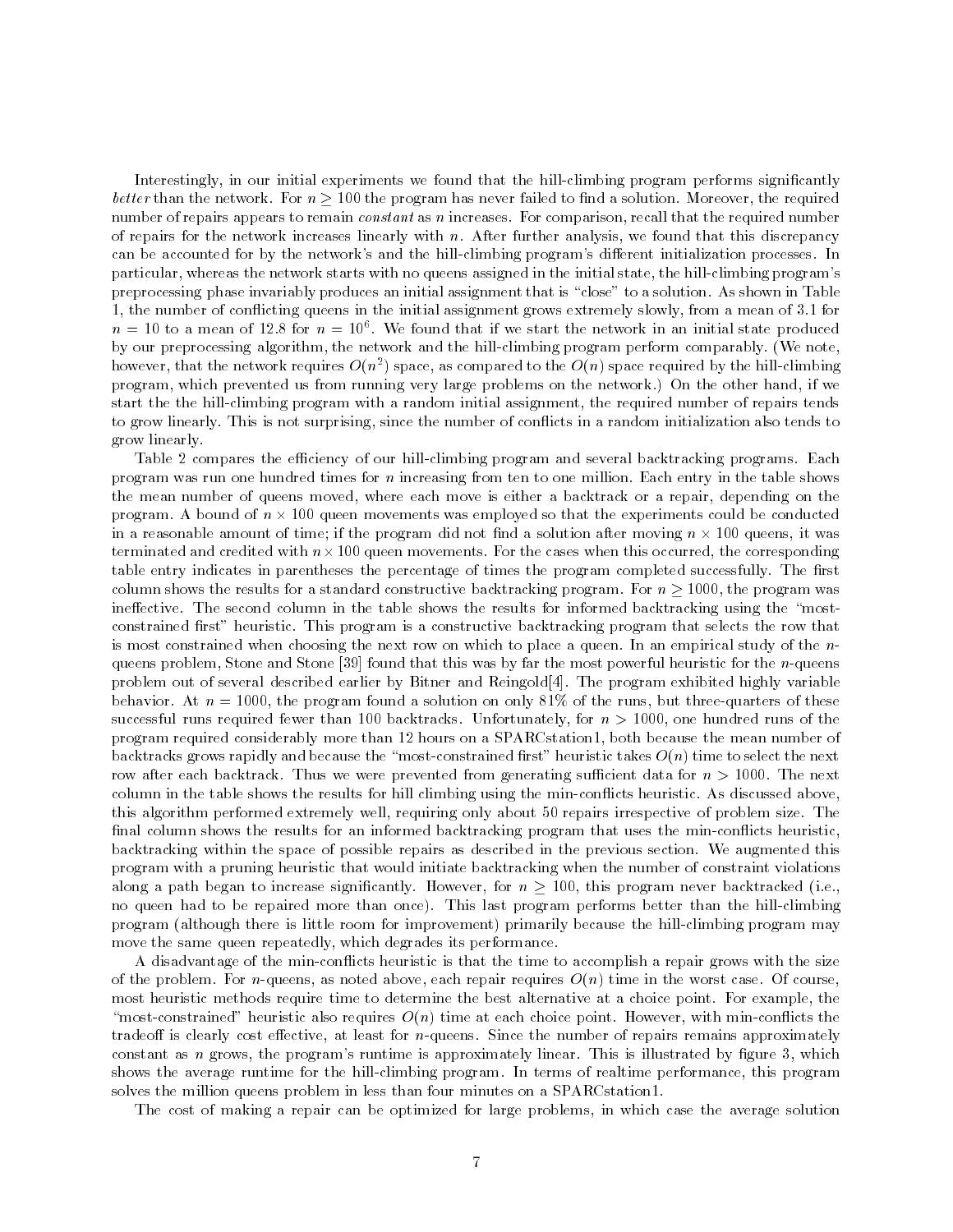time for the million-queens problem is reduced to less than a minute and a half. The program maintains a list of queens that are in conflict, as well as three arrays of counters indicating the number of queens in each column, row and diagonal. Rather than scanning a row for the position with the fewest conflicts, the optimized program maintains a list of empty columns (which tends to be quite small); it first checks for a zero-conflict position by looking for an empty column with no conflicts along the diagonals. If there is no zero-conflict position, the program repeatedly looks for a position with one conflict by randomly selecting a position and checking the number of conflicts in that position. Since there tend to be many positions with one conflict, this technique tends to succeed after just a few tries, so the total number of positions examined is generally very low

One obvious conclusion from these results is that  $n$ -queens is actually a very easy problem given the right method. Interesting, two other heuristic methods that can quickly solve n-queens problems have also recently been invented. (By coincidence, these two other methods and our method were all developed and published independently.) While both methods are specific to  $n$ -queens, one method is a repair-based method that is similar to ours in spirit whereas the other employs a constructive backtracking spproach, which is latter method uses a combination of variable and value-ordering heuristics which take advantage of the particular structure inherent in n-queens. This shows that one can solve n-queens problems quickly with a traditional, constructive backtracking method. Nevertheless, given the comparative simplicity of our method, it would seem that  $n$ -queens is more naturally solved using a repair-based approach.

#### 4.2 Scheduling Applications

Whereas the *n*-queens problem is only of theoretical interest, scheduling algorithms have many practical applications. A scheduling problem involves placing a set of tasks on a time line, subject to temporal constraints, resource constraints, preferences, etc. The Hubble Space Telescope scheduling problem can be considered a constraint optimization problems and the number we must make the number and the number  $\cdots$ importance of the constraints that are satisfied. As noted earlier, the initial scheduling system developed for this application had difficulty producing schedules efficiently. The constraint-based system, SPIKE, that was developed to augment (and partially replace) the initial system has performed quite well using a relatively simple approach.

Figure - Mean Solution Time for HillClimbing Program on NQueens Problem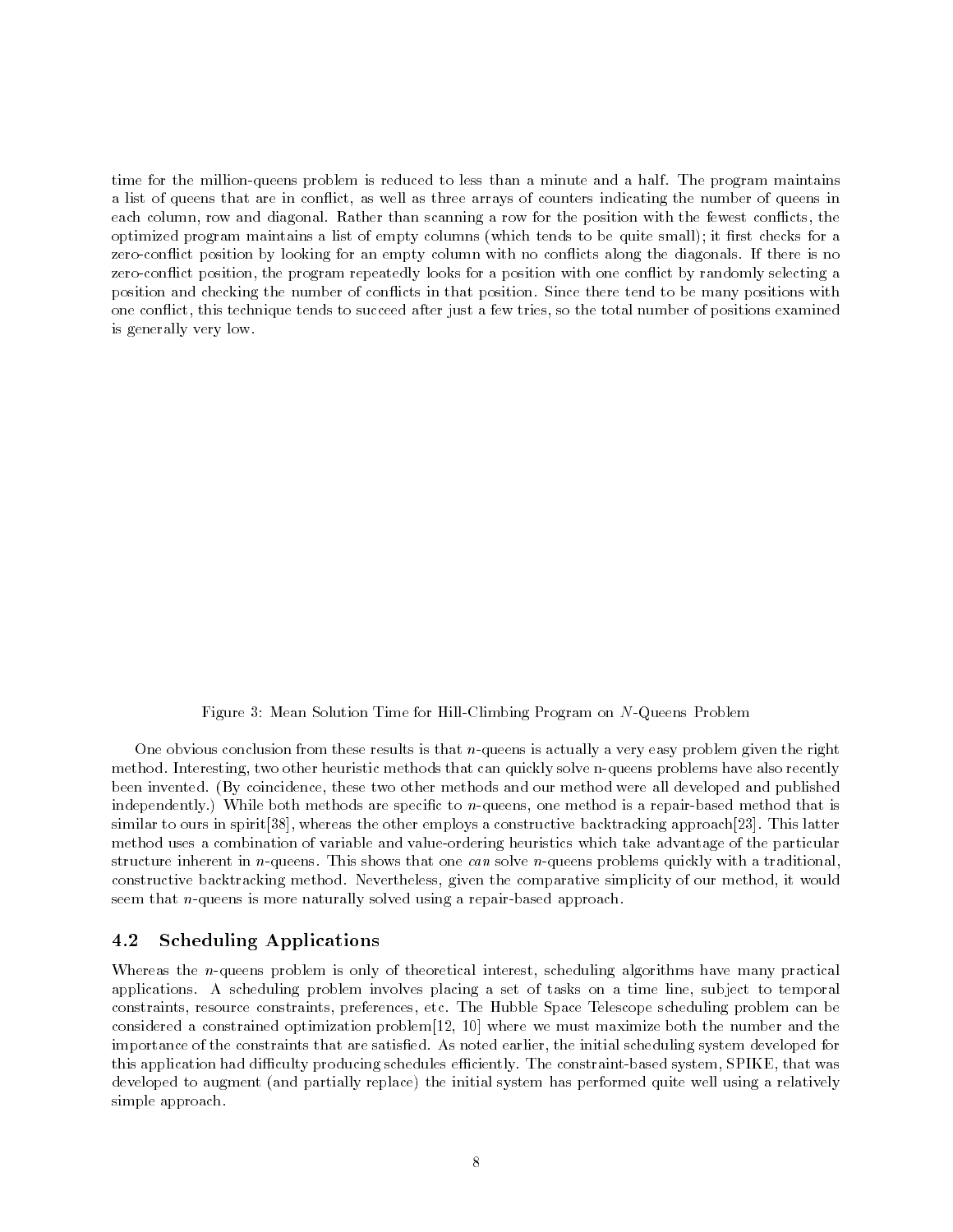In part, the HST scheduling problem was made more tractable by dividing it into two parts, a long-term scheduling problem and a short-term scheduling problem. Currently SPIKE handles only the long-term problem. The long-term problem involves assigning approximately one year's worth of exposures to a set of "bins" or time segments of several days length. (The short-term problem involves deriving a detailed series of commands for the telescope and is addressed using different techniques [34].) The input to SPIKE is a set of detailed specifications for exposures that are to be scheduled on the telescope. The constraints relevant to the long term problem are primarily temporal constraints As outlined in some exposures are designed as calibrations or target acquisitions for others, and so must proceed them. Some must be executed at specific times, or at specific phases in the case of periodic phenomena. Some observations must be made at regular intervals, or grouped within a specified time span. The constraints vary in their importance; they range from "hard" constraints that cannot be violated under any circumstances, to "soft" constraints that represent good operating practices and scheduling goals

SPIKE operates by taking the exposure specifications prepared by astronomers and compiling them into a set of tasks to be scheduled and a set of constraints on those tasks Among other things the compilation process takes the transitive closure of temporal constraints and explicitly represents each inferred constraint For example, if TaskA must be before TaskB, and TaskB must be before TaskC, then the system will explicitly represent the fact that TaskA must be before TaskC as well This explicit representation enables the scheduler to obtain a more accurate assessment of the number of conflicts in a given schedule.

In searching for a schedule, the GDS network follows the constraint satisfaction approach outlined in section and in each interval task is currently in contract the schedule and if a task is removed from the schedule and if a task is removed from the schedule and if a task is removed from the schedule and if a task is remo currently unscheduled then the network schedules it for the time segment that has the fewest constraint violations. However, the network uses only the hard constraints in determining the time segment with the fewest violations. Soft constraints are consulted when there are two or more "least conflicted" places to move a task

The min-conflicts hill-climbing method has been shown to be as effective as the GDS network on representative data sets used for testing SPIKE and it has been incorporated into the SPIKE system One advantage in using the min-conflicts method, as compared to the GDS network, is that much of the overhead of using the network can be eliminated (particularly the space overhead). Moreover, because the min-conflicts heuristic is so simple, the min-conflicts scheduler was quickly coded in C and is extremely efficient. (The min-conflicts scheduler runs about an order of magnitude faster than the network although some of the improvement is due to factors such as programming language differences, making a precise comparison difficult.) While this may be regarded as just an implementation issue, we believe that the clear and simple formulation of the method was a signicant enabling factor In addition the simplicity of the method makes is easy to experiment with various modifications to the heuristic and the search strategy. This has significant practical import, since SPIKE is currently being used on other types of telescope scheduling problems where a certain amount of modification and tuning is required.

In general, scheduling appears to be an excellent application area for repair-based methods. Supporting evidence comes from previous work on other real-world scheduling applications by Zweben et al.[44], Biefeld and Cooper and Kurtzmann Each of these projects use iterative improvement methods which can be characterized as repair-based. There are several reasons why repair-based methods are well-suited to scheduling applications. First, as Zweben and Gargan<sup>[45]</sup> have pointed out, unexpected events may require schedule revision, in which case dynamic rescheduling is an important issue. Repair-based methods can be used for rescheduling in a natural manner. Second, most scheduling applications involve optimization, at least to some degree, and repair-based methods are also naturally extended to deal with such issues. For example, in scheduling the Hubble Space Telescope, the goal is to maximize the amount of observing time and the priority of the chosen observations. The telescope is expected to remain highly over-subscribed, in that many more proposals will be submitted than can be accommodated by any schedule. On such problems, repair-based methods offer an alternative to traditional branch-and-bound techniques. Finally, as Biefeld and Cooper<sup>[3]</sup> have pointed out, there are real-world scheduling problems where humans find repair-based methods very natural. For example, human schedulers at JPL employ repair-based methods when constructing mission schedules for robotic spacecraft. For such problems, it may be relatively easy for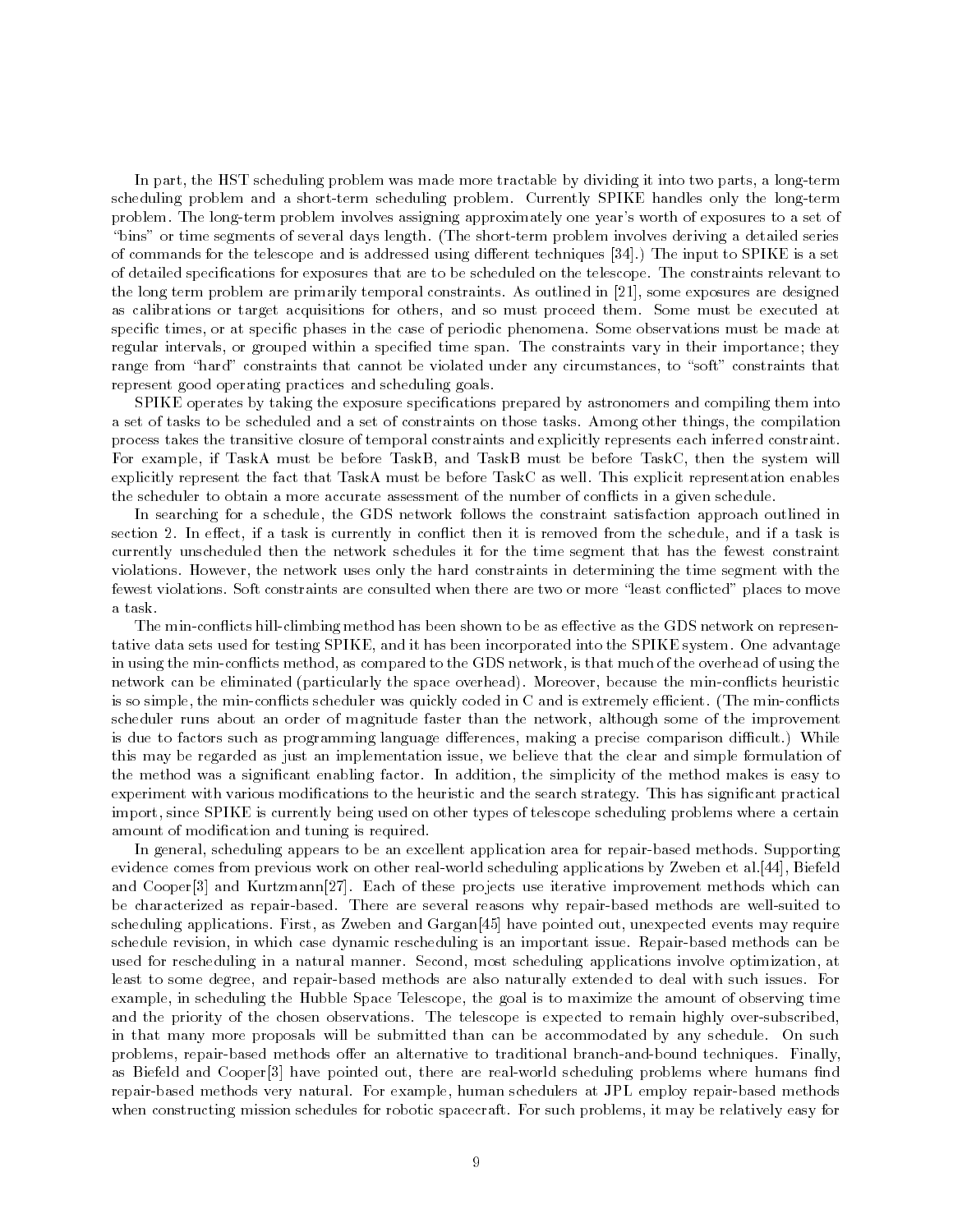people using a repair-based system to understand the system's solution and how it was arrived at.

#### 4.3 Graph Coloring

In addition to n-queens problem and HST scheduling, Adorf and Johnston also tested the GDS network on graph 3-colorability problems. A graph 3-colorability problem consists of an undirected graph with  $n$ vertices Each vertex must be assigned one of three colors subject to the constraint that no neighboring vertex is assigned the same color. Graph 3-colorability is a well-studied NP-complete problem that is used to model certain types of scheduling and resource allocation problems such as examination scheduling and register allocation

Adorf and Johnston found that the performance of the network depended greatly on the connectivity of the graph. On densely-connected graphs the network converged rapidly to a solution, while on sparselyconnected graphs the network performed much more poorly. We have repeated Adorf and Johnston's experiments using the min-conflicts approach, and found similar results. We have also found that there is a simple, well-known backtracking algorithm for coloring graphs that performs much better than either the network or any of our min-conflicts algorithms on sparsely-connected graphs. This provides a useful case for comparative analysis

We used the same procedure for generating test problems as Adorf and Johnston. Solvable problems with  $n$  nodes and  $m$  arcs are generated as follows:

- 1. Create three groups of nodes, each with  $n/3$  nodes.
- Randomly create <sup>m</sup> arcs between nodes in dierent groups
- Accept the graph if it has no unconnected components

Johnston and Adorf experimented with two classes of problem instances one set with <sup>m</sup> <sup>n</sup> ie average vertex degree of 4) and another with  $m = n(n-1)/4$ . We will refer to the former as the sparsely-connected graphs, and the latter as the densely-connected graphs.

Figure 4 compares the results published by Adorf and Johnston with our results. In Adorf and Johnston's experiments, graphs were tested in the range from  $n = 30$  to  $n = 180$ . For each of the two types of graphs, three different instances of each size were generated, and the network was run 3000 times per graph. Our experiments with the min-conflicts hill-climbing algorithm employed the same experimental design.

Because the network is started with all nodes "uncolored", we employed a similar approach with the hill-climbing program so that the comparison would be fair. Thus, in the initialization phase, each vertex is labeled as "uncolored". An uncolored node is defined to conflict with each of its neighbors, regardless of their color

The results demonstrate that the hill-climbing algorithm behaves similarly to the GDS network on both types of problems. This supports our hypothesis that the hill-climbing algorithm captures the essential characteristics of the network. As shown in figure 4a, the densely-connected graphs are easy to solve. Both methods tend to converge rather quickly on average. In particular, the median number of transitions required for convergence grows linearly with n. The sparsely-connected graphs are much harder. In these experiments, the network was given a bound of  $9n$  transitions, after which the run was terminated. (The bound was chosen arbitrarily, but means in principle that each of the  $3n$  neurons in the main network can transition three times.) The hill-climbing algorithm was therefore given a bound of  $9n$  repairs. As illustrated in figure 4b, for both methods, the probability of success appears to decline exponentially with  $n<sup>3</sup>$  Adorf and Johnston observed that as the number of nodes increases, it is highly likely that the network

 $^3$ The use of an identical bound for both programs may give the hill-climbing algorithm a slight advantage. The GDS network requires separate transitions to deassign a variable and to assign a new value. In the hill-climbing program a single repair, in effect, simulates two transitions by the network (unless an initial "uncolored" value is being repaired). Additional experimentation has revealed that this advantage is relatively small, however. In fact, figure 4b shows that on the sparse graphs, the hill-climbing program performed a bit worse than the network for small  $n$ , although the significance of this is unclear due to the relatively large statistical variation in the difficulty of the smaller problems. Unfortunately, the original problems are unavailable and the network is no longer running, so additional experiments cannot be run.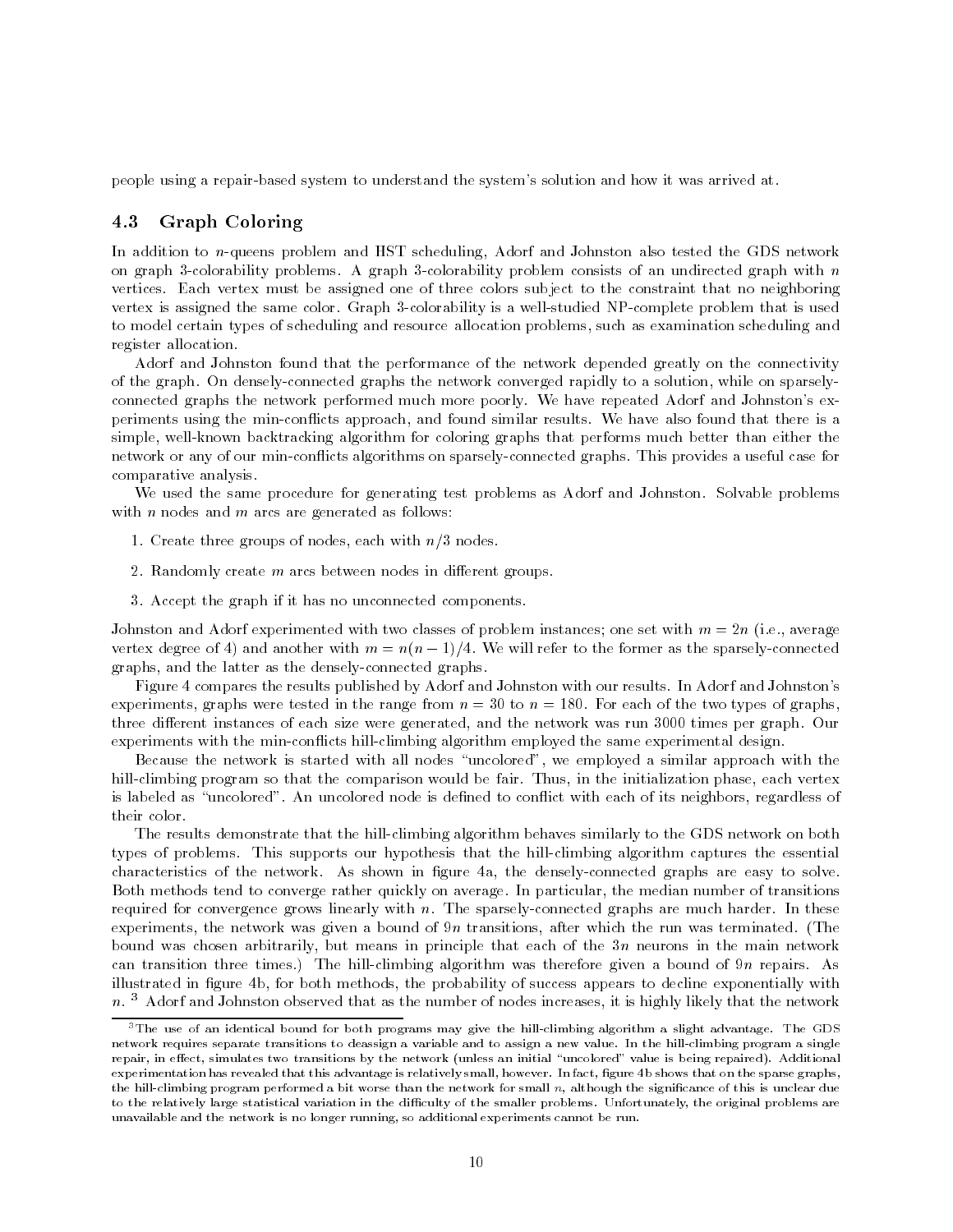Figure 
- Comparing the GDS network to MinConicts Hill Climbing on Dense and Sparse GraphColoring Problems

will become caught in a local minimum in which a small number of neurons transition repeatedly. That is, the network becomes trapped, vacillating between several states. The hill-climbing algorithm behaves in a similar manner

To determine whether the min-conflicts approach would be practical for graph-coloring applications, we compared our two min-conflicts algorithms to a simple constructive backtracking algorithm that is known to perform well on graph-coloring problems. The algorithm, originally proposed by Brelaz $[6, 41]$ , can be described as the repeated application of the following rule for choosing a node to color- colorings with maximum degree in the uncolored subgraph. Break ties randomly.

Find the uncolored node that has the fewest consistent colorings with its neighbors. If there is more than one, then choose one that has the maximum degree in the uncolored subgraph. Break ties randomly

Essentially, this is a variable ordering rule consisting of two criteria. The first criterion is a preference for the "most-constrained" variable. The tie-breaking criterion is a preference for the "most-constraining" variable. Thus, this rule is composed of two generic variable-ordering heuristics. No value-ordering heuristic is required

The rule can be incorporated in a standard backtracking algorithm in the obvious manner. Turner [41] has shown that this algorithm will optimally color "almost all" random  $k$ -colorable graphs without backtracking. This result actually says more about the distribution of random  $k$ -colorable graphs than about the effectiveness of the algorithm, but nonetheless, the Brelaz algorithm outperforms other algorithms

For a fair comparison between the Brelaz algorithm and our two min-conflicts algorithms, a good initialization method for the min-conflicts algorithms is presumably required. We can use the Brelaz rule itself to arrive at an initialization for our min-conflicts algorithms. Specifically, the initialization process makes one pass through the vertices of the graph, using the Brelaz variable ordering rule to pick the next vertex to color. If no color consistent with the node's neighbors is available, a color is chosen that minimizes the number of conflicts. This process results in initial colorings with many fewer conflicts than random colorings. Table 3 shows the percentage of times that the initialization routine, by itself, finds a solution, for graphs of size  $n$ . Each entry in the table is based on 100 runs of the initialization routine for eight problems of size  $n$ . to the sparsely-connected and densely-connected graphs described computed problems.

Since the initialization process consistently finds solutions for the easy densely-connected graphs (eliminating the need for a repair phase), we restricted our experiments to the hard sparsely-connected graphs. Figure 5 compares the performance of the Brelaz algorithm with min-conflicts hill climbing. For completeness, the figure also shows a third algorithm, an informed backtracking problem that uses min-conflicts to search through the space of repairs. For each method, we tested eight randomly generated problems of size  $n$ .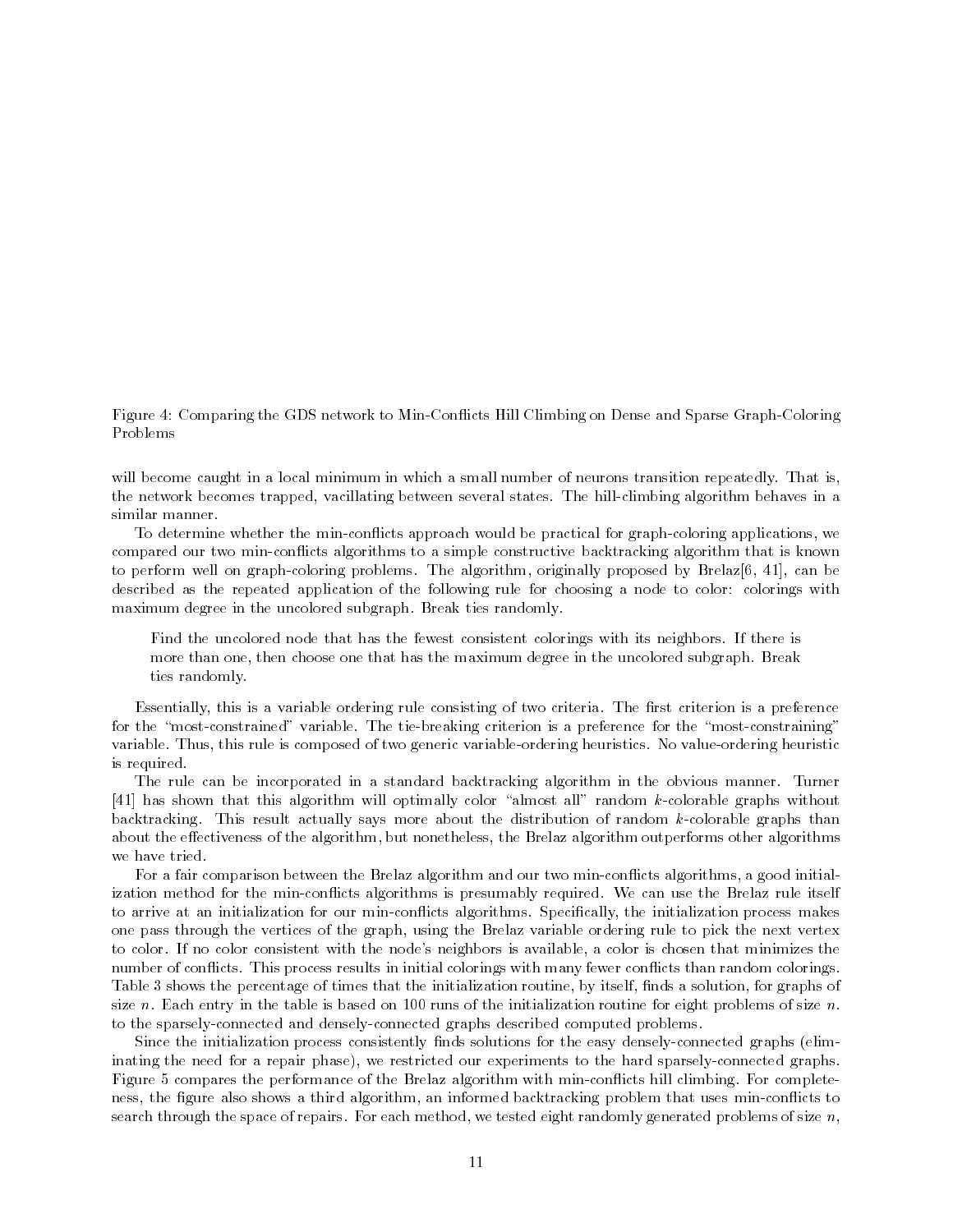| n   | Sparse Graphs | Dense Graphs |
|-----|---------------|--------------|
| 30  | 63.19%        | 100.00%      |
| 60  | 50.13%        | 100.00%      |
| 90  | 40.37%        | 100.00%      |
| 120 | 32.75%        | 100.00%      |
| 150 | 32.87%        | 100.00%      |
| 180 | 23.75%        | $100.00\%$   |

Table - Problem - Problem - Problem - Problem - Problem - Problem - Problem - Problem - Problem - Problem - Pro

Figure - Comparing Brelaz Backtracking with Two MinConicts Methods

for 100 runs per problem. The graph shows the probability of finding a solution within  $9n$  repairs/backtracks. The results do not include trials where no repairs were required or where Brelaz found the solution without backtracking. This is fair since the two repair-based methods use the Brelaz rule for initialization.)

The conclusion from this experiment is that the Brelaz backtracking algorithm obviously outperforms both of the min-conflicts methods. Of the two latter methods, informed backtracking performs slightly better. In addition comparing the performance of hill climbing with and without the Brelaz initialization method (figure 5 and figure 4) shows that the initialization method improves performance, but not dramatically.<sup>4</sup>

The experiments also demonstrate clearly that sparse graphs are much harder to color than dense graphs for both the Brelaz method as well as for the min-conflicts methods. Intuitively, the reason that dense graphs are easy to color is that they are so overconstrained that a mistake is both unlikely and easily corrected. For min-conflicts, a mistake is easily corrected because the choice of color at a vertex is greatly influenced by the colors of all of its neighbors. For the Brelaz backtracking method, a mistake is easily corrected since the subsequent choices will be pruned quickly due to the overconstrained nature of the problem In a study motivated in part by these experiments, Cheeseman et al. [7] have shown that as the average connectivity of a (connected) graph increases, a "phase transition" occurs, and it is at this point that most of the hard graph colorability problems are found. In other words, since a constraint satisfaction problem is easy if it is either underconstrained or overconstrained, hard problems can be expected to lie within the boundary between overconstrained and underconstrained problems. Our sparsely-connected graphs lie within this boundary area.<br>Figure 6 illustrates how the difficulty of sparsely-connected connected graphs manifests itself for min-

conflicts. The group of nodes on the left of the graph represents one consistent coloring, and the group on the right represents a different consistent coloring. But the two colorings are inconsistent with each other.

<sup>&</sup>quot;Interestingly, the Brelaz initialization method actually degrades performance on the smallest graphs (where  $n = 30$ ). This is an anomaly which we cannot as yet explain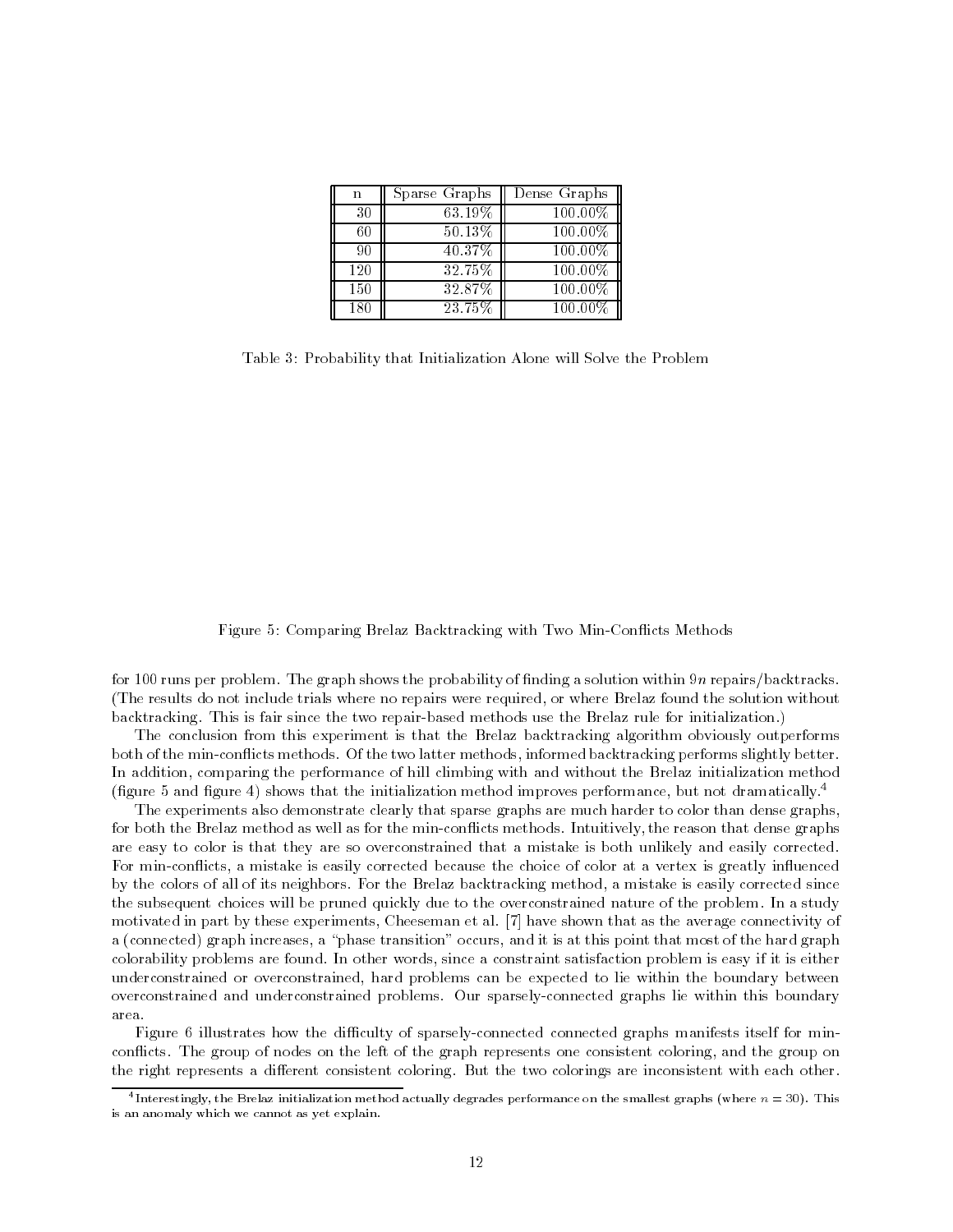

- An Unit Institute Institute Information

This situation can frequently arises as a result of the initialization process. On the surface, the assignment would appear to be a good one, since there are at most three pairs of nodes in conflict. However, to achieve a solution, the boundary between the consistent colorings must be "pushed" completely to the left or right during the repair phase. Unfortunately, in this situation, there is not enough information locally available to direct min-conflicts. We have observed, in animations of the hill-climbing program, that the boundary tends to vacillate back and forth with little overall progress being made

The excellent performance of the Brelaz algorithm led us to experiment with backtracking repair algo rithms that are a hybrid of Brelaz and min-conflicts. The best hybrid algorithm we found first employs the Brelaz initialization routine described above. Then a modified version of the Brelaz variable selection rule is used:

Of the nodes that have not yet been repaired, find the node that has the fewest consistent colorings with its already-repaired neighbors. If there is more than one, then choose one that is in conflict with a previously repaired node. If there is still more than one candidate, choose the one with the maximum degree in the unrepaired subgraph

The hybrid algorithm uses this rule for variable ordering and the min-conflicts heuristic for value ordering. Interestingly, once the initial assignment is made, this algorithm has a higher probability of finding a solution without backtracking than Brelaz. On the other hand, when the algorithm does backtrack, it tends to require more backtracking on average than Brelaz, probably because it does not make as effective use of the "most constraining" criteria for variable selection. Unfortunately, the total time required by the hybrid algorithm tends to increase faster than the total time required by Brelaz, and thus the hybrid method appears to be primarily of academic interest

#### 4.4 Summary of Experimental Results

For each of the three tasks we have examined in detail, *n*-queens, HST scheduling and graph 3-colorability, we have found that the GDS network's behavior can be approximated by the min-conflicts hill-climbing algorithm. To this extent, we have a theory that explains the network's behavior. Obviously, there are certain practical advantages to having "extracted" this method from the network. First, the method is very simple, and so can be programmed extremely efficiently, especially if done in a task-specific manner. Second, the heuristic we have identified, that is, choosing the repair which minimizes the number of conflicts, is very general. It can be used in combination with different search strategies and task-specific heuristics, an important factor for most practical applications

For example, the min-conflicts heuristic can be used in combination with a variety of variable ordering heuristics. In the previous section, for instance, we described a hybrid program in which the Brelaz variable ordering heuristic is adapted for use with min-conflicts value-ordering heuristic. We have also experimented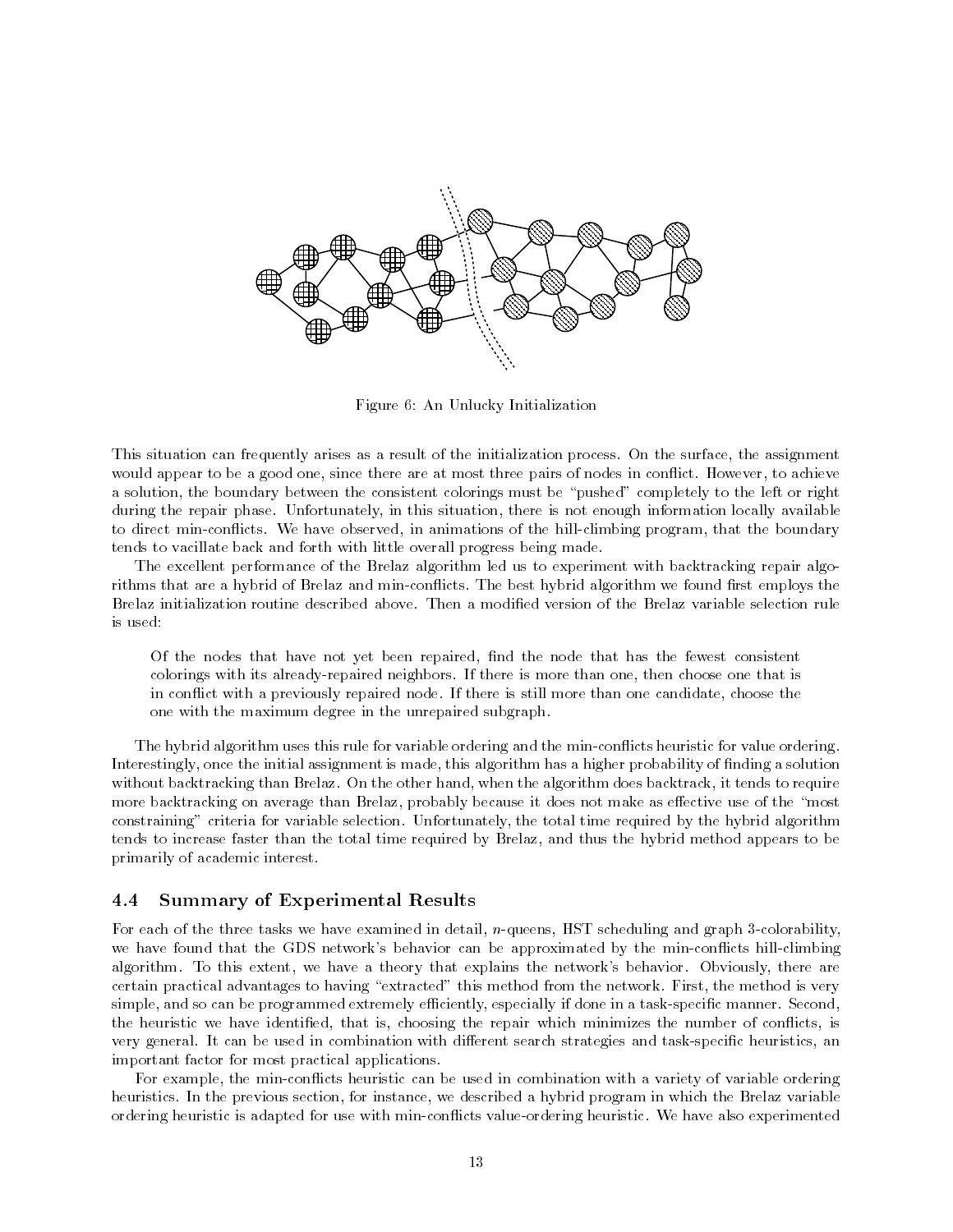with a hill-climbing program that uses "max-conflicts" as a variable ordering heuristic in conjunction with the min-conflicts value ordering heuristic. On graph-coloring problems, the resulting program tends to outperform min-conflicts alone, although performance is still not as good as the Brelaz algorithm.

Insofar as the power of our approach is concerned, our experimental results are encouraging. We have identified two tasks, *n*-queens and HST scheduling, which appear more amenable to our repair-based approach than the traditional constructive approach that incrementally extends a consistent partial assignment. This is not to say that a repair-based approach will do better than  $any$  constructive approach on these tasks, but merely that our simple, repair-based approach has done relatively well in comparison to the obvious constructive strategies we tried. We also note that repair-based methods have a special advantage for scheduling tasks, since they can be used for overconstrained problems and for rescheduling problems in a natural manner. Thus it seems likely that there are other applications for which our approach will prove

# Analysis

The previous section showed that, compared to constructive approaches, our repair-based approach is extremely effective on some tasks, such as placing queens on a chessboard, and less effective on other tasks, such as coloring sparsely-connected graphs. We claimed that the min-conflicts heuristic takes advantage of information in the complete assignment to guide its search this information is not available to a construc tive backtracking algorithm that incrementally extends a partial assignment. Thus the advantage of the min-conflicts heuristic over constructive approaches depends on how "useful" this information is. In this section we formalize this intuition. Specifically, we investigate how the use of a complete assignment informs the choice of which value to pick. The analysis reveals how the effectiveness of the min-conflicts heuristic is influenced by various characteristics of a task domain. The analysis is independent of any particular search strategy, such as hill climbing or backtracking.

#### $5.1$ Modeling the Min-Conflicts Heuristic

Consider a constraint satisfaction problem with n variables, where each variable has  $k$  possible values. We restrict our consideration to a simplified model where every variable is subject to exactly c binary constraints, and we assume that there is only a single solution to the problem, that is, exactly one satisfying assignment. we address the following question- will make probability that the minicipal modernic will minicipal m mistake when it assigns a value to a variable that is in conflict? We define a mistake as choosing an incorrect value that will have to be changed before the solution is found. We note that for our informed backtracking program a mistake of this sort may prove quite costly since an entire subtree must be explored before another value can be assigned

For any assignment of values to the variables, there is a set of d variables whose values must be changed to convert the assignment into the solution. We can regard  $d$  as a measure of distance to the solution. The key to our analysis is the following observation. Given a variable V to be repaired, only one of its k possible values will be correct<sup>5</sup> and the other  $k-1$  values will be incorrect (i.e., mistakes). Whereas the correct value may conflict with at most  $d$  other variables in the assignment, an incorrect value may conflict with as many as  $c$  other variables. Thus, as  $d$  shrinks, the min-conflicts heuristic should be less likely to make a mistake when it repairs V. In fact, if each of the  $k-1$  incorrect values has more than d conflicts, then the min-conflicts heuristic cannot make a mistake – it will select the correct value when it repairs this variable. since the correct value will have fewer conflicts than any incorrect value.

We can use this idea to bound the probability that the min-conflicts heuristic will make a mistake when repairing variable  $V$ . Let  $V'$  be a variable related to  $V$  by a constraint. We assume that an incorrect

 $5$  Although a variable is in conflict, its assigned value may actually be the correct value. This can happen when the variable with which it conflicts has an incorrect value. In this paper we have defined the min-conflicts heuristic so that it can choose  $any$  possible value for the variable, including the variable's current value.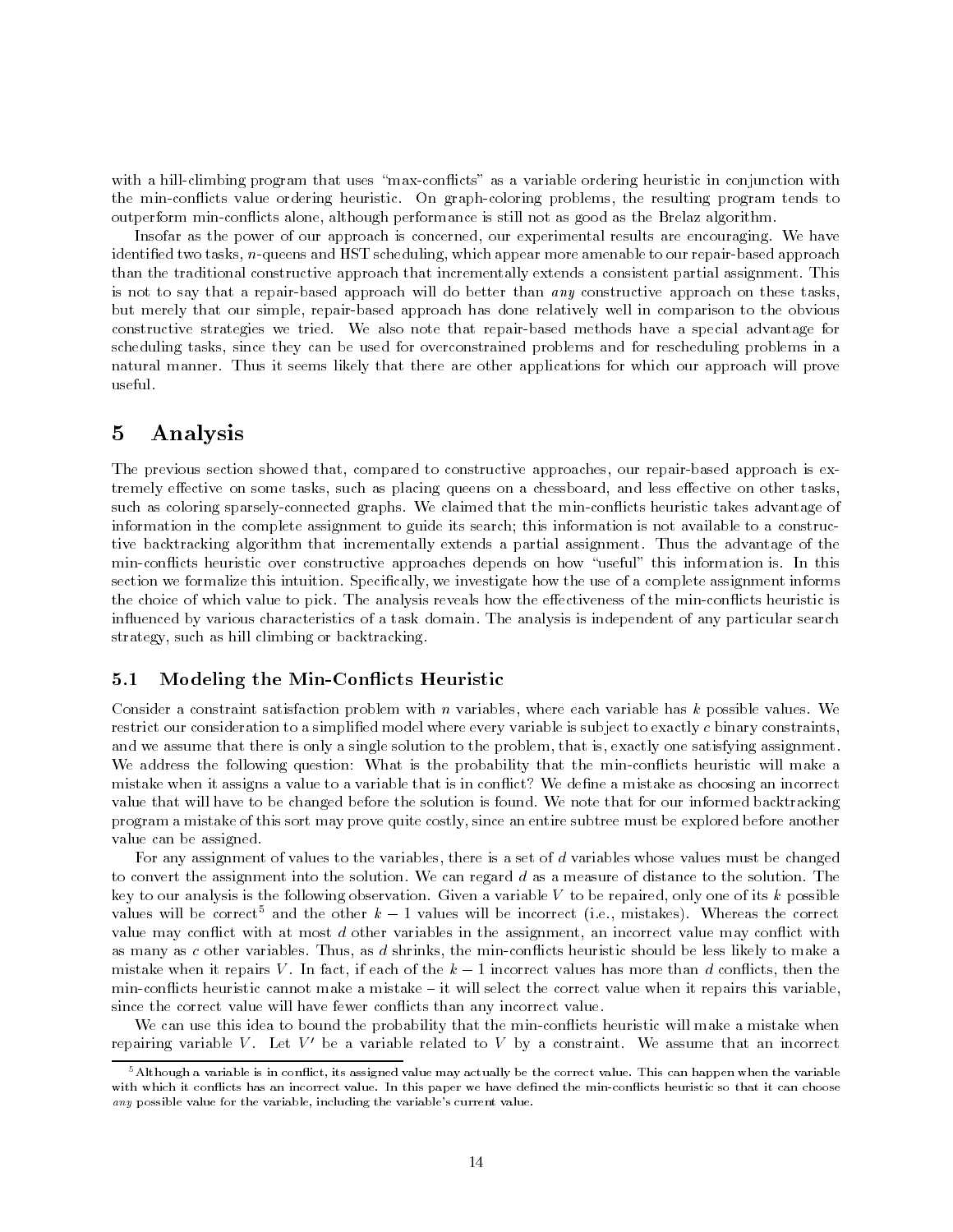value for V conflicts with an arbitrary value for  $V'$  with probability p, independent of the variables V and V'. Consider an arbitrary incorrect value for V. Let  $N_b$  be the total the number of conflicts between this incorrect value and the assigned values for the other variables Given the above assumptions the expected value of  $N_b$  is pc, because there are exactly c variables that share a constraint with V, and the probability of a conflict is  $p$ . As mentioned above, the min-conflicts heuristic will not make a mistake if the number of conflicts  $N_b$  for each incorrect value is greater than d. We can, therefore, bound the probability of making a mistake by bounding the probability that  $N_b$  is less than or equal to d.

To bound  $N_b$ , we use Hoeffding's inequality, which states that the sum N of n independent, identically distributed random variables is less than the expected value  $\bar{N}$  by more than sn only with probability at most  $e^{-2s-n}$ , for any  $s \ge 0$ . In our model,  $N_b$  is the sum of c potential conflicts, each of which is either 1 or 0, depending on whether there is a conflict. The expected value of  $N_b$  is pc. Thus:

$$
\Pr(N_b \le pc - sc) \le e^{-2s^2c}
$$

Since we are interested in the behavior of the min-conflicts heuristic as  $d$  shrinks, let us suppose that  $d$ is less than pc. Then, with  $s = (pc - d)/c$ , we obtain:

$$
\Pr(N_b \le d) \le e^{-2(p\,c - d)^2/c}
$$

To account for the fact that a mistake can occur if any of the  $k-1$  incorrect values has d or fewer conflicts, we bound the probability of making a mistake on any of them by multiplying by  $k-1$ :

$$
\Pr(mistake) \le (k-1)e^{-2(p\,-d)^2/c}
$$

Note that as c (the number of constraints per variable) becomes large, the probability of a mistake approaches zero if all other parameters remain fixed. This analysis thus offers an explanation as to why 3-coloring densely-connected graphs is relatively easy. We also see that as d becomes small, a mistake is also less likely, explaining our empirical observation that having a "good" initial assignment can be important. (Of course, an assignment with few conflicts does not necessarily imply small  $d$ , as was illustrated by the 3-colorability problem in figure 6.) In a recent paper, Musick and Russell [35] present an analysis which supports this result. They model heuristic repair algorithms as Markov processes, and show that under this model the choice of initial state has a significant impact on the expected solution time.

Finally, we note that the probability of a mistake also depends on  $p$ , the probability that an incorrect value conflicts with another variable's value, and  $k$ , the number of values per variable. The probability of a mistake shrinks as  $p$  increases or  $k$  decreases.

#### $5.2$ A Statistical Model for CSP Repair

The simple model presented in the previous section shows in a qualitative way how various problem charac teristics influence the effectiveness of the min-conflicts heuristic. While the analysis is helpful for understanding how the min-conflicts heuristic works, it is not quantitatively useful, since only very gross characteristics of the problem are considered. In this section we augment the model with statistical assumptions about the task domain, assumptions that enable us to analyze the heuristic's behavior quantititively on particular problems. Specifically, we discard the assumption that there is a uniform probability of a conflict between an erroneous value for a variable and an arbitrary value for any related variable and instead assume that conflicts between variables can be characterized by independent probability distribution functions determined by the problem We retain the assumption that there is a unique solution While these assumptions are seldom met in practice on any particular CSP, the augmented model turns out to be a surprisingly accurate predictor of the performance of several heuristics, including min-conflicts, on some interesting classes of problems.

Augmenting the model with statistical assumptions about the task domain provides the basis for a quantitative analysis. The augmented model assumes that conflicts between variables can be characterized by independent probability distribution functions. Also, as in the original model, a single solution is assumed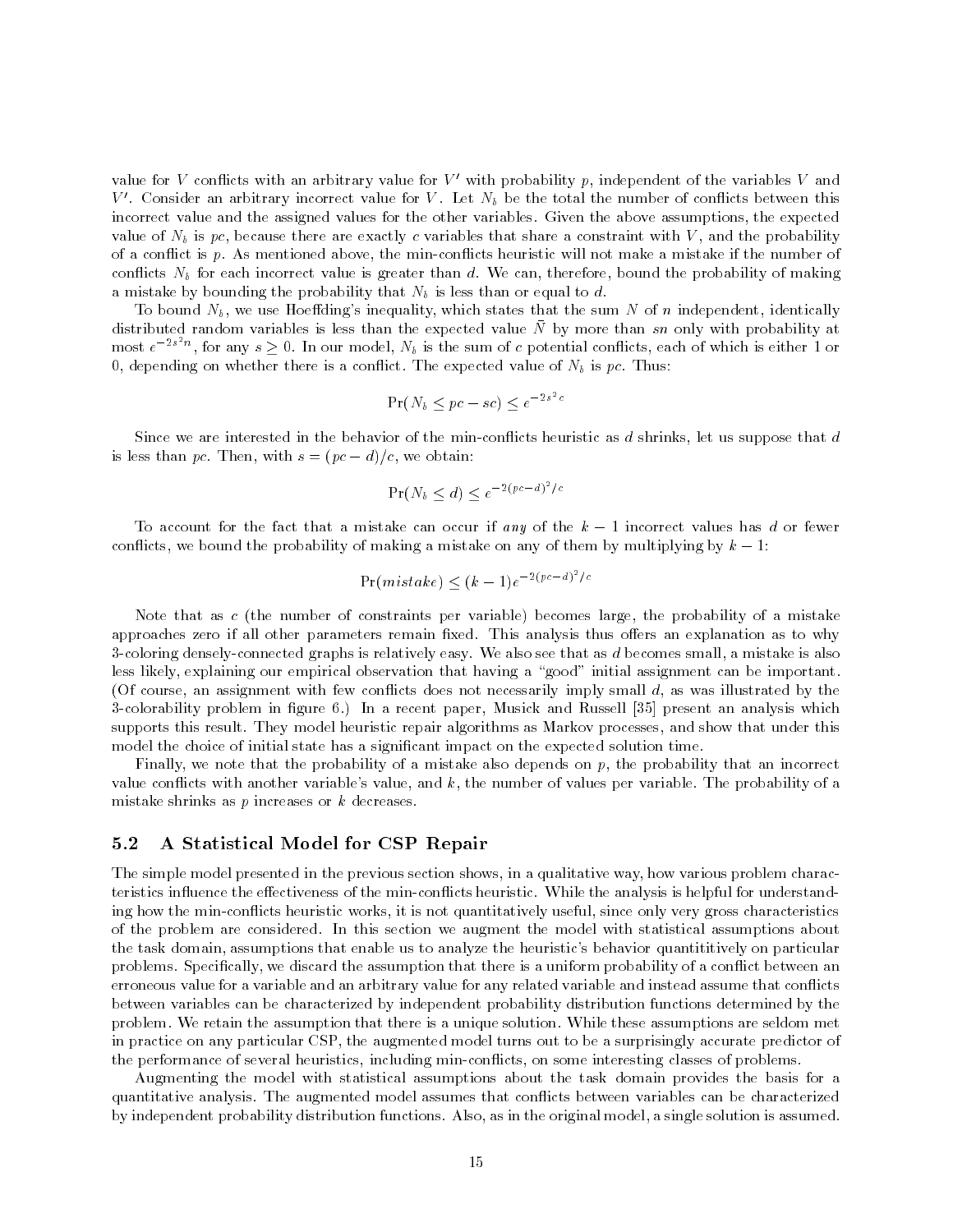While these assumptions may not be precisely met in practice on any particular CSP, the augmented model turns out to be a surprisingly accurate predictor of the performance of several heuristics, including minconflicts, on some interesting classes of problems.

We continue to assume a binary CSP with n variables and  $k$  possible values per variable; for a given assignment, the distance d is the number of variables that must be corrected to obtain a solution. As a measure of heuristic performance, we use the probability that, after a particular repair step, the distance d is decreased. This only occurs when the heuristic selects a variable that is assigned an incorrect (non-solution) value and changes it to the unique correct (solution) value. This probability is given by

$$
P_{d \to d-1} = P_{\bar{s}} P_{c|\bar{s}},
$$

where  $P_{\bar{s}}$  is the probability that the variable selection heuristic chooses a variable currently assigned an incorrect (non-solution) value, and  $P_{c\bar{s}}$  is the probability that the value selection heuristic chooses the correct value given that the selected variable has an incorrect value currently assigned. (Subscripts s and  $\bar{s}$ indicate variables assigned solution and non-solution values, respectively. For a given variable, the subscripts  $c$  and  $\bar{c}$  refer to correct and incorrect values, respectively.)

Similarly, the probability of *increasing* the distance from the solution is

$$
P_{d \to d+1} = P_s(1 - P_{c|s}),
$$

where  $P_s = 1 - P_{\bar{s}}$  is the probability that the variable selection heuristic will choose a variable currently assigned a correct value, and  $P_{c|s}$  is the probability that the value selection heuristic will choose the correct value given that the chosen variable already has the correct value assigned. The third possibility, that d will remain unchanged, has probability

$$
P_{d \to d} = 1 - P_{d \to d-1} - P_{d \to d+1}.
$$

The ratio Pdd-Pdd is of particular interest since as long as it is greater than a heuristic is more likely to move *towards* the solution than *away* from it.

## 5.3 Conflict Probability Distributions

An expression for the performance measures  $P_{d\rightarrow d, d\pm 1}$  can be derived for variable and value selection heuristics given the probability distributions for conflicts. Four such distributions are required:

For variables currently assigned the correct value:

$$
\theta_{cs}(v) = \begin{bmatrix} \text{Probability that the correct value has } v \text{ conflicts,} \\ 0 \le v \le d \end{bmatrix}
$$

$$
\theta_{\bar{c}s}(v) = \begin{bmatrix} \text{Probability that an incorrect value has } v \text{ conflicts,} \\ 0 \le v \le n - 1 \end{bmatrix}
$$

For variables currently assigned an incorrect value:

$$
\theta_{c\bar{s}}(v) = \begin{bmatrix} \text{Probability that the correct value has } v \text{ conflicts,} \\ 0 \le v \le d - 1 \end{bmatrix}
$$

$$
\theta_{\bar{c}\bar{s}}(v) = \begin{bmatrix} \text{Probability that an incorrect value has } v \text{ conflicts,} \\ 0 \le v \le n - 1 \end{bmatrix}
$$

For the cumulative distributions we use the following notation:

$$
\theta_{\bar{c}\bar{s}}(>v)=\sum_{w>v}\theta_{\bar{c}\bar{s}}(w).
$$

In the remainder of this section we discuss the derivation of these conflict probability distributions  $\theta$  for two classes of CSPs- those with random independent constraints and those with more structured constraints to For the readers convenience. Table 4 summarizes the notation we employ.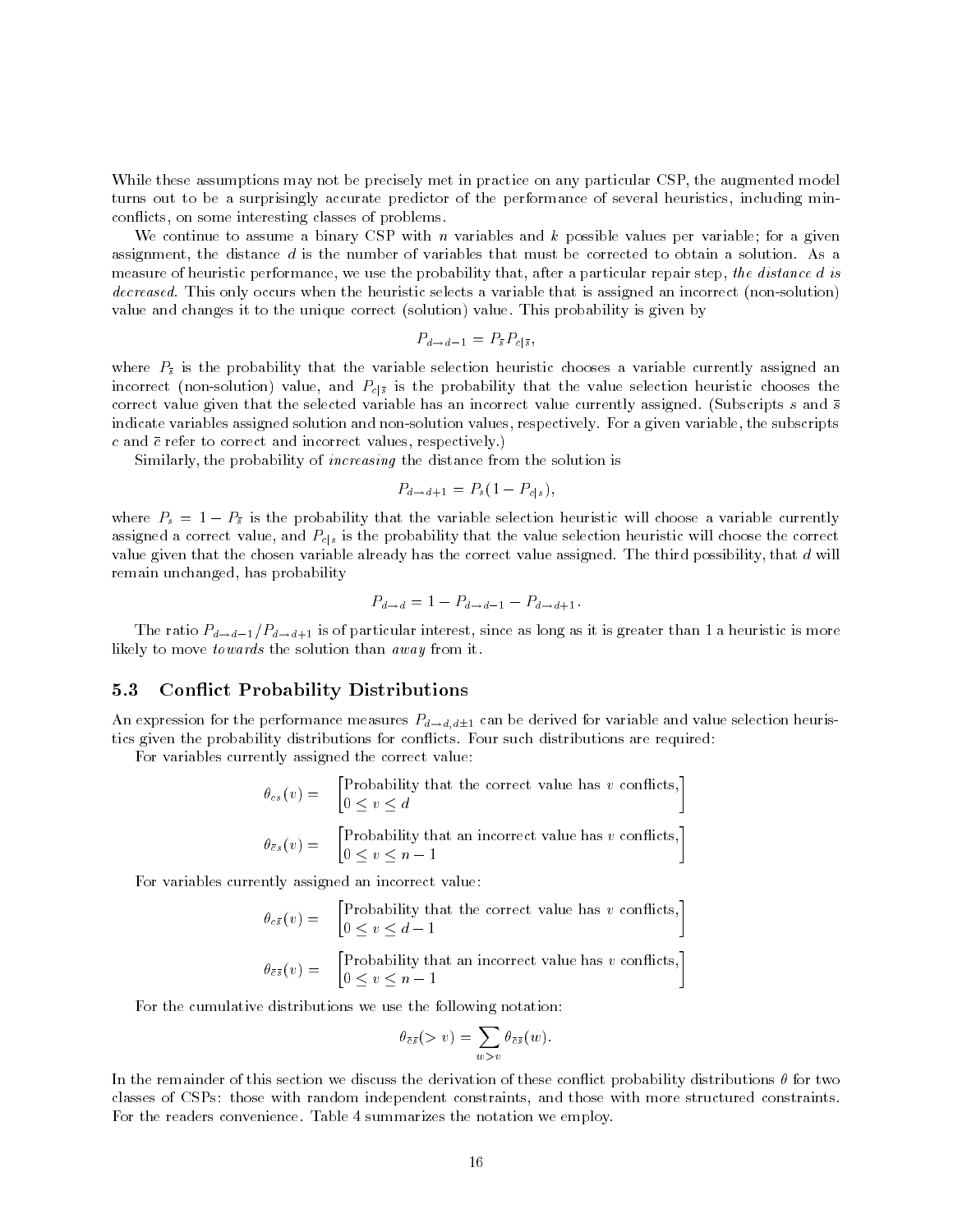<sup>n</sup> Number of variables <sup>k</sup> Values per variable <sup>c</sup> Binary constraints per variable  $d$  Distance to solution (number of variables with incorrect values) Pdd- Probability that after a repair step <sup>d</sup> decreases Pdd Probability that after a repair step <sup>d</sup> increases  $P_{d\rightarrow d}$  Probability that after a repair step d is unchanged.

In general, subscripts s and  $\bar{s}$  indicate variables assigned solution and non-solution values, respectively. For a given variable, the subscripts c and  $\bar{c}$  refer to correct and incorrect values, respectively. For example:

 $P_{\bar{s}}$  Probability that the variable choosen is currently assigned a non-solution (i.e., incorrect) value.  $P_{c|\bar{s}}$  Probability of choosing a correct value, given that a non-solution value is currently assigned.  $\theta_{\bar cs}(v)$  For a variable currently assigned a solution value, probability that an incorrect value has v conflicts.  $p_{c\rightarrow \bar{c}}$  Probability that a correct value for variable V conflicts with an incorrect value for variable V'

Table 1988, the summary of Notation of Notation of Notation of Notation of Notation of Notation of Notation of

Random CSPs can be characterized by two probabilities as follows-

- $p_{c\Rightarrow\bar{c}} \equiv p_{\bar{c}\Rightarrow c}$  is the probability that a *correct* value for variable V conflicts with an *incorrect* value for variable  $V'$ , and
- $\bullet$   $p_{\vec{\epsilon}} \Rightarrow \vec{\epsilon}$  is the probability that an *incorrect* value for variable V conflicts with an *incorrect* value for variable  $V'$ .

Note that, by definition,  $p_{c\Rightarrow c} = 0$  (there can be no conflicts between correct values).

Consider a state in which there are  $d$  variables assigned incorrect values. If a variable is assigned the correct value, then it can conflict with at most the  $d$  variables assigned incorrect values. Assuming that the ict is independent the total number of continuous and the total number of conicts follows a binomial distribution-

$$
B(x, p, N) = {N \choose r} p^{x} (1-p)^{N-1}
$$

where x is the number of "successes", p is the probability of success in a single "trial", and N is the number of trials Thus

$$
\theta_{cs}(v) = B(v, p_{\bar{c} \Rightarrow c}, d).
$$

Incorrect values can conflict with the d incorrectly assigned variables, each with probability  $p_{\bar{c}\to\bar{c}}$ , and with the other  $n - d - 1$  correctly assigned variables, each with probability  $p_{c \to \bar{c}}$ . The distribution is:

$$
\theta_{\bar{c}s}(v) = \sum_{k=0}^{v} B(k, p_{\bar{c}\Rightarrow \bar{c}}, d)B(v-k, p_{c\Rightarrow \bar{c}}, n-d-1).
$$

This is the distribution for the sum of two binomially-distributed variables with different values for  $N$  and p. In the case where  $p_{\bar{\epsilon}} \geq p_{c \to \bar{\epsilon}} = p_c$ , this reduces to  $\theta_{\bar{\epsilon}s}(v) = B(v, p_c, n-1)$ .

For variables currently assigned incorrect values, the correct value can conflict with at most the  $d-1$ other variables assigned incorrect values, each with probability  $p_{c\rightarrow \bar{c}}$ .

$$
\theta_{c\bar{s}}(v) = B(v, p_{c \Rightarrow \bar{c}}, d - 1).
$$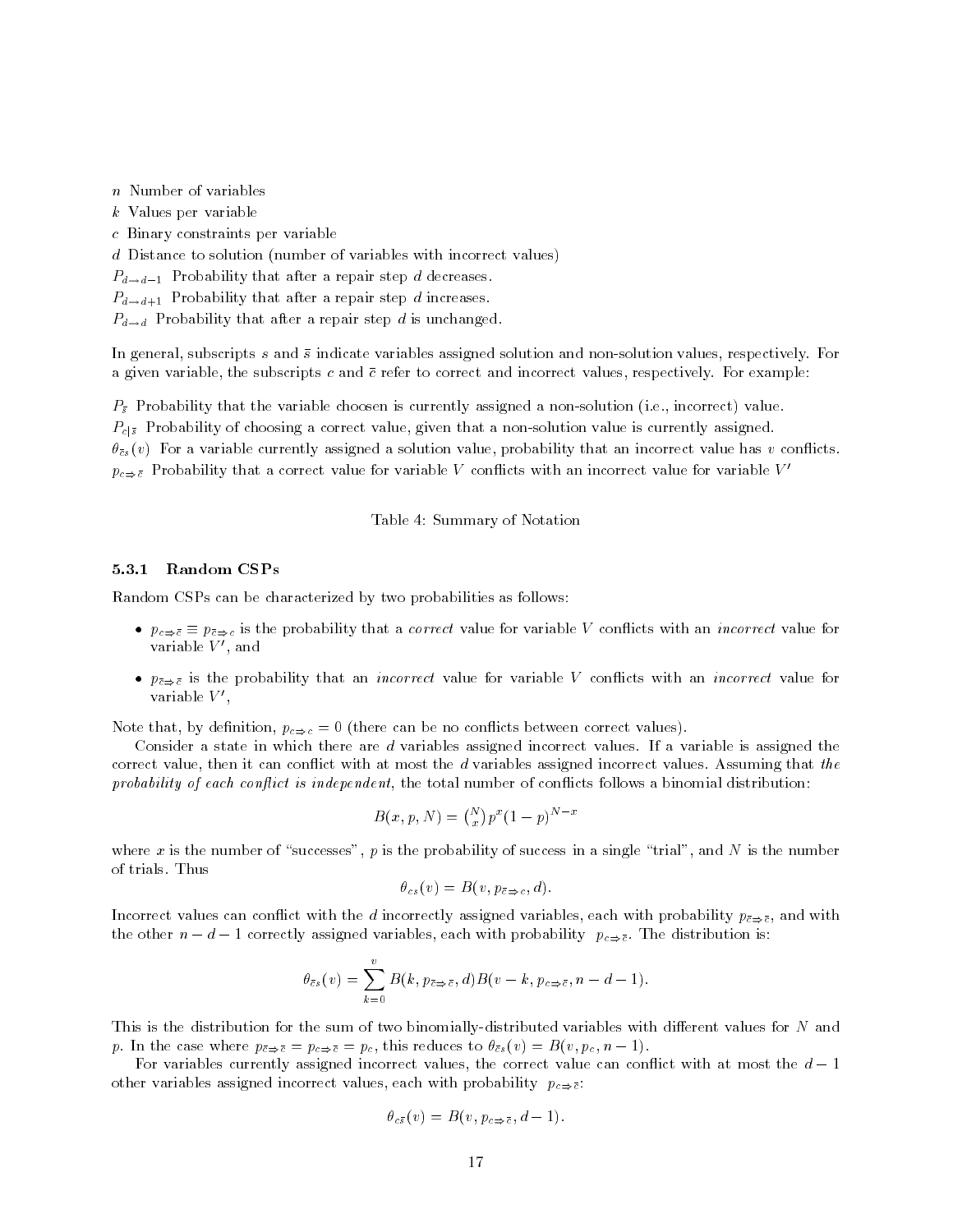| Problem                                          | $\mathcal{C}$  | $k^{\prime}$   | k | $p_{c\Rightarrow \bar{c}}$        | $p_{\bar{c}\Rightarrow\bar{c}}$          |
|--------------------------------------------------|----------------|----------------|---|-----------------------------------|------------------------------------------|
| Sparse<br>graph<br>3-colorability<br>$VD=4$      | 4              | $\mathbf{1}$   | 3 | $\frac{2}{n-1}$                   | $\frac{1}{n-1}$                          |
| Dense<br>graph<br>3-colorability<br>$VD = 2n/3$  | $\frac{2n}{3}$ | $\mathbf{1}$   | 3 | $rac{1}{3}$ $rac{n}{n-1}$         | $\frac{1}{6} \frac{n}{n-1}$              |
| Dechter Pearl<br>general case                    | $p_1 n$        | $(1-p_2)k$     | k | $\frac{p_1(1-p_2)kn}{(k-1)(n-1)}$ | $\frac{p_1(1-p_2)k(k-2)n}{(k-1)^2(n-1)}$ |
| Dechter Pearl<br>$k=5$<br>$p_1 = 0.5, p_2 = 0.6$ | $\frac{n}{2}$  | $\overline{2}$ | 5 | $rac{1}{4}$ $rac{n}{n-1}$         | $\frac{3}{16} \frac{n}{n-1}$             |

Table - Probabilities of connects between solution and non-terminate values p<sub>la</sub>gger and between nonsolution and non-solution values  $p_{\bar{c}\Rightarrow\bar{c}}$ , for some CSPs that can be treated as "random". For graph 3-colorability problems the mean vertex degree (VD) of the problem graph is indicated. The Dechter-Pearl problem, shown for comparison has probability p of a constraint between variables and p-p-that a constraint p-that a co any specific pair of values.  $c$  is the mean number of variables constrained by any variable,  $k'$  is the mean number of values prohibited by a constraint between two variables and  $k$  is the domain size.

Incorrect values can conflict with the other  $d-1$  incorrect variables, each with probability  $p_{\bar{c}\to\bar{c}}$ , and by the  $n-d$  correct variables, each with probability  $p_{c\rightarrow \bar{c}}$ . The distribution function is:

$$
\theta_{\bar{\varepsilon}\bar{s}}(v) = \sum_{k=0}^{v} B(k, p_{\bar{\varepsilon}\Rightarrow\bar{\varepsilon}}, d-1)B(v-k, p_{c\Rightarrow\bar{\varepsilon}}, n-d).
$$

In the case where  $p_{\bar{c}\Rightarrow\bar{c}} = p_{c\Rightarrow\bar{c}} = p_c$ , this reduces to  $\theta_{\bar{c}\bar{s}}(v) = B(v, p_c, n - 1) = \theta_{\bar{c}s}(v)$ .

To calculate  $p_{\bar{c}\to\bar{c}}$  and  $p_{c\to\bar{c}}$  suppose that each variable constrains on average c other variables, and, if there is a constraint between any two variables V and V', then each value for V conflicts with an average  $k'$ values for V'. Then the probability that V constrains V' is  $c/(n-1)$ , and the probability that the correct value for V conflicts with an incorrect value for V' is  $k'/(k-1)$ , where k is the domain size. Thus we have

$$
p_{c \Rightarrow \bar{c}} = \frac{c}{n-1} \frac{k'}{k-1}.
$$

A similar argument for incorrect values yields

$$
p_{\bar{c}\Rightarrow\bar{c}} = \frac{c}{n-1} \frac{k'}{k-1} \frac{k-2}{k-1} = \frac{k-2}{k-1} p_{c\Rightarrow\bar{c}}.
$$

Values for  $p_{c\rightarrow \bar{c}}$  and  $p_{\bar{c}\rightarrow \bar{c}}$  are given in Table 5 for some illustrative problem types, including sparse and dense graph 3-colorability problems. For comparison, the table also shows the corresponding values for the random problem described by Dechter and Pearl

### -- HighlyStructured CSPs

The conflict distribution functions for random CSPs derived above predict significant variance in conflict counts in the solution state. For example, when  $d=0$  the distribution  $\theta_{\bar{c}s}(v)$  reduces to  $B(v, p_{c \to \bar{c}}, n-1)$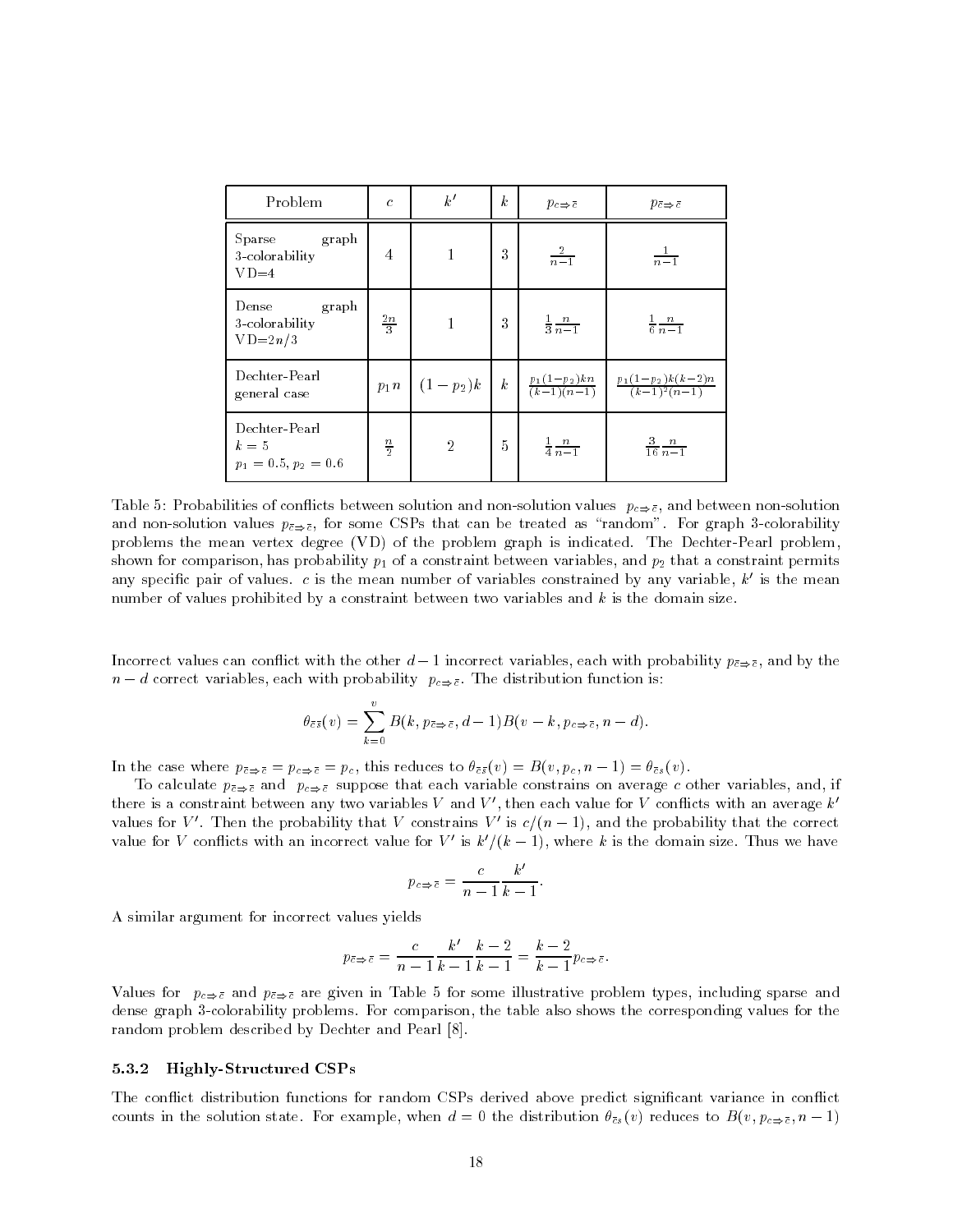which has mean  $(n-1)p_{c\Rightarrow \bar{c}}$  and variance  $(n-1)p_{c\Rightarrow \bar{c}}(1-p_{c\Rightarrow \bar{c}})$ . For some CSPs, the variance in the solution state is demonstrably much less than this, and can be essentially zero for problems with sufficiently strong regularities. For example, treating  $n$ -queens as random would predict that many incorrect values would have zero conflicts for large  $n$ , but in fact, in the solution state, each incorrect value has at least one conflict. This structure can be incorporated into the calculation of  $\theta$ , as illustrated in Appendix A for a simplified  $n$ -queens model which assumes that exactly three other queens conflict with each incorrect value.

#### $5.4$ Value Selection Heuristics

In this section we derive expressions for the probability of choosing a correct value  $(P_{c|s}$  and  $P_{c|\bar{s}})$  based on the conflict probability distributions defined in Section 5.3. It is important to note that the derived probabilities depend only on the existence of the  $\theta$  distributions, and not on their specific form.

#### Min-Conflicts Value Selection 5.4.1

The min-conflicts value selection heuristic can be stated as:

Choose a value which has the  $minimum$  number of conflicts with the assigned values for the other variables. If there is more than one such value, select one at random.

Note that with this rule there need be no change in the assignment

### Pcjs variable with correct value assigned

Conflicts on the correct value must be due to one or more of the  $d$  variables which have incorrect assignments. Suppose there are  $v > 0$  conflicts on the correct value (if there are  $v = 0$  conflicts, the variable would not have been selected for repair). We seek the probability of leaving the assigned value unchanged. which is the right decision in this case. If any of the  $k-1$  incorrect values has less than v conflicts, then the min-conflicts heuristic will choose one of these values. The correct value will be chosen only if all  $k-1$ incorrect values have at least v conflicts. Of the  $k-1$  incorrect values, let m be the number which have exactly v conflicts, while the remaining  $k - 1 - m$  have  $> v$  conflicts. The probability of such a configuration is-

$$
\theta_{\bar cs}(v)^m \theta_{\bar cs}(>v)^{k-1-m}
$$

while the total number of such configurations is  $\binom{k-1}{m}$ . S ). Since, in this configuration, there are  $m$  values other than the correct value with an equal number <sup>v</sup> of conicts the probability of choosing the correct value is  $1/(m+1)$ . Thus the total probability of choosing the correct value, given that it has v conflicts, is:

$$
P^{sol}(v) = \sum_{m=0}^{k-1} {k-1 \choose m} \theta_{\bar{c}s}(v)^m \theta_{\bar{c}s}(v)^{k-1-m} \frac{1}{m+1}.
$$

The probability of v conflicts on the correct value, given that it has  $> 0$  conflicts, is  $\theta_{cs}(v)/[1-\theta_{cs}(0)]$ . Combining these yields the total probability that the heuristic will leave the assignment unchanged:

$$
P_{c|s} = \sum_{v=1}^{d} \frac{\theta_{cs}(v)}{1 - \theta_{cs}(0)} P^{\text{sol}}(v).
$$

### Pcjs variable with incorrect value assigned

Suppose the number of conflicts on the correct value is  $v$ , and that there are  $w$  conflicts on the current (incorrect) assigned value. Let  $P^{sol}(v, w)$  denote the probability of choosing the correct value in this situation There are three cases: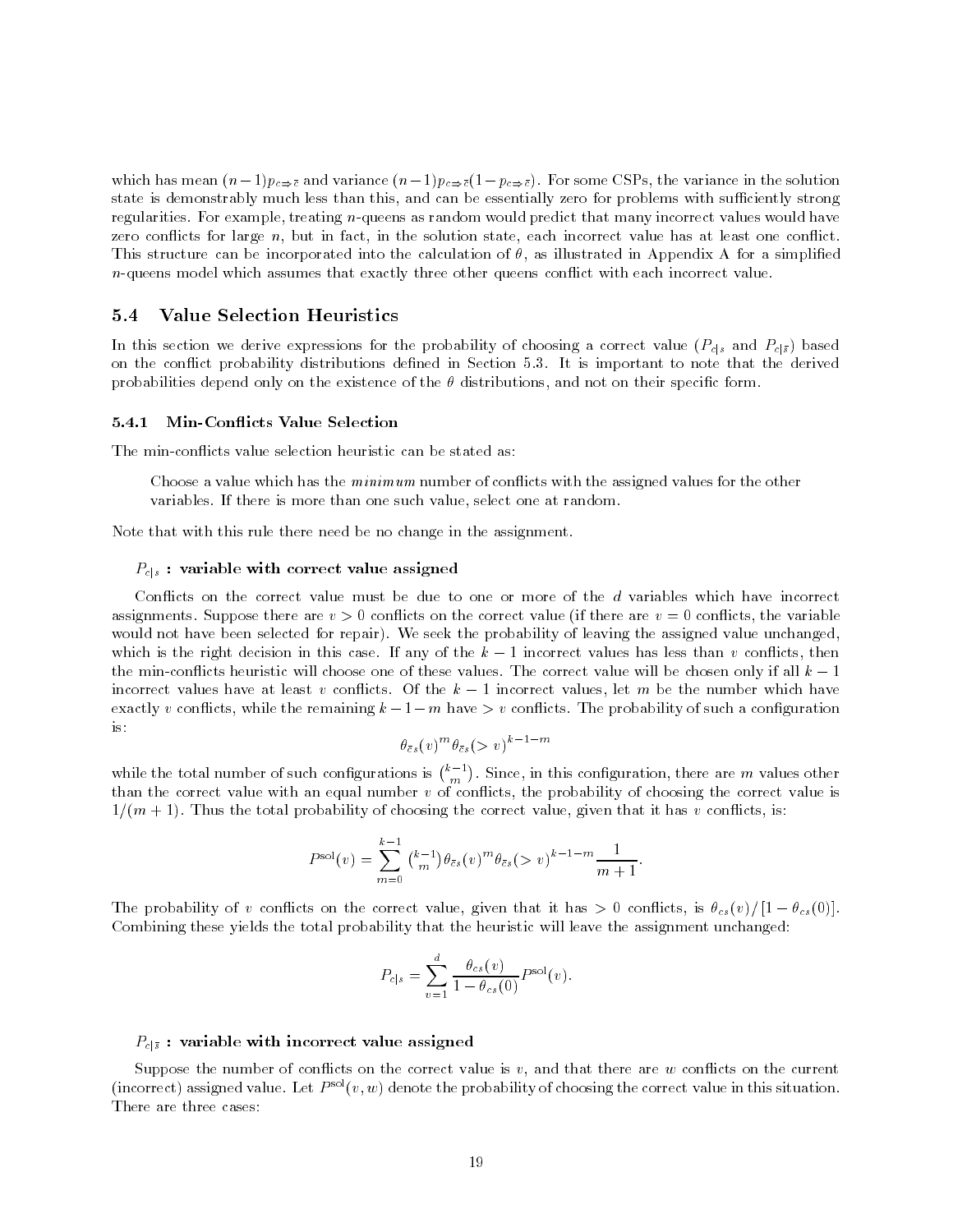(1)  $v > w$ : The correct value will not be chosen since the current value has fewer conflicts, so  $P^{\rm sol}(v,w)|_{v>w} =$  $\overline{0}$ .

 $\mathcal{L}_{\mathcal{I}}$  , we have this case we have to consider the other considered to consider  $\mathcal{I}$  , we have  $\mathcal{I}$ where  $m$  have exactly v confirmed, and the remaining  $k = 1$  where  $\lambda$  is confirmed, yields:

$$
P^{\text{sol}}(v, w)|_{v=w} \equiv R^{v=w}(v) = \sum_{m=0}^{k-2} {k-2 \choose m} \theta_{\bar{c}\bar{s}}(v)^m \theta_{\bar{c}\bar{s}}(v)^{k-2-m} \frac{1}{m+2}
$$

 $\{v\}$  . Similar to case the first that is cased to case the second certainly not leave the assignment. which and the probability of choosing the correct value increases from  $\pi_1$  (ii)  $\pi_1$  and  $\pi_1$ 

$$
P^{sol}(v, w)|_{v \le w} \equiv R^{v \le w}(v) = \sum_{m=0}^{k-2} {k-2 \choose m} \theta_{\bar{c}\bar{s}}(v)^m \theta_{\bar{c}\bar{s}}(v)^{k-2-m} \frac{1}{m+1}
$$

The total probability of choosing the correct value is

$$
P_{c|\bar{s}} = \sum_{w=1}^{n-1} \sum_{v=0}^{d-1} \theta_{c\bar{s}}(v) \frac{\theta_{\bar{c}\bar{s}}(w)}{1 - \theta_{\bar{c}\bar{s}}(0)} P^{\text{sol}}(v, w),
$$

using the fact that the probability of v conflicts on an incorrect value, given that the value has  $>0$  conflicts, is  $\theta_{\bar{c}\bar{s}}(v) / [1 - \theta_{\bar{c}\bar{s}}(0)].$ 

### 5.4.2 Random-Conflicts Value Selection

The min-conflicts heuristic examines the *number* of conflicts on each value to determine which to assign. A less-informed heuristic could simply check whether or not there are any conflicts on values. This approach is captured by the "random-conflicts" rule:

If one or more values has no conflicts, select one of these values (at random). If all values have conflicts, select one at random.

The assignment is not required to change (although it must change if at least one value has zero conflicts).

The derivation of  $P_{c|s}$  and  $P_{c|\bar{s}}$  follows the same argument as above, with the results:

$$
P_{c|s} = \theta_{cs} > 0)^{k-1} \frac{1}{k}.
$$

and

$$
P_{c|\bar{s}} = \theta_{c\bar{s}}(0) P^{\text{sol}}(v, w)|_{v=0} + [1 - \theta_{c\bar{s}}(0)] P^{\text{sol}}(v, w)|_{v>0},
$$

where

$$
P^{\text{sol}}(v, w)|_{v=0} = \sum_{m=0}^{k-2} {k-2 \choose m} \theta_{\bar{c}\bar{s}}(0)^m \theta_{\bar{c}\bar{s}}(0)^{k-2-m} \frac{1}{m+1},
$$

$$
P^{\text{sol}}(v, w)|_{v>0} = \theta_{\bar{c}\bar{s}}(0)^{k-2} \frac{1}{k}.
$$

 $P^{sol}(v, w)$  is the probability of choosing the correct value for a variable with v conflicts on the correct value and  $w > 0$  conflicts on an incorrect value.

This is the "least-possible-informed" value selection rule:

Select a value at random, regardless of conflicts.

With this rule, the probability of choosing the correct value is independent of the variable's currently assigned value:

$$
P_{c|s} = P_{c|\bar{s}} = 1/k
$$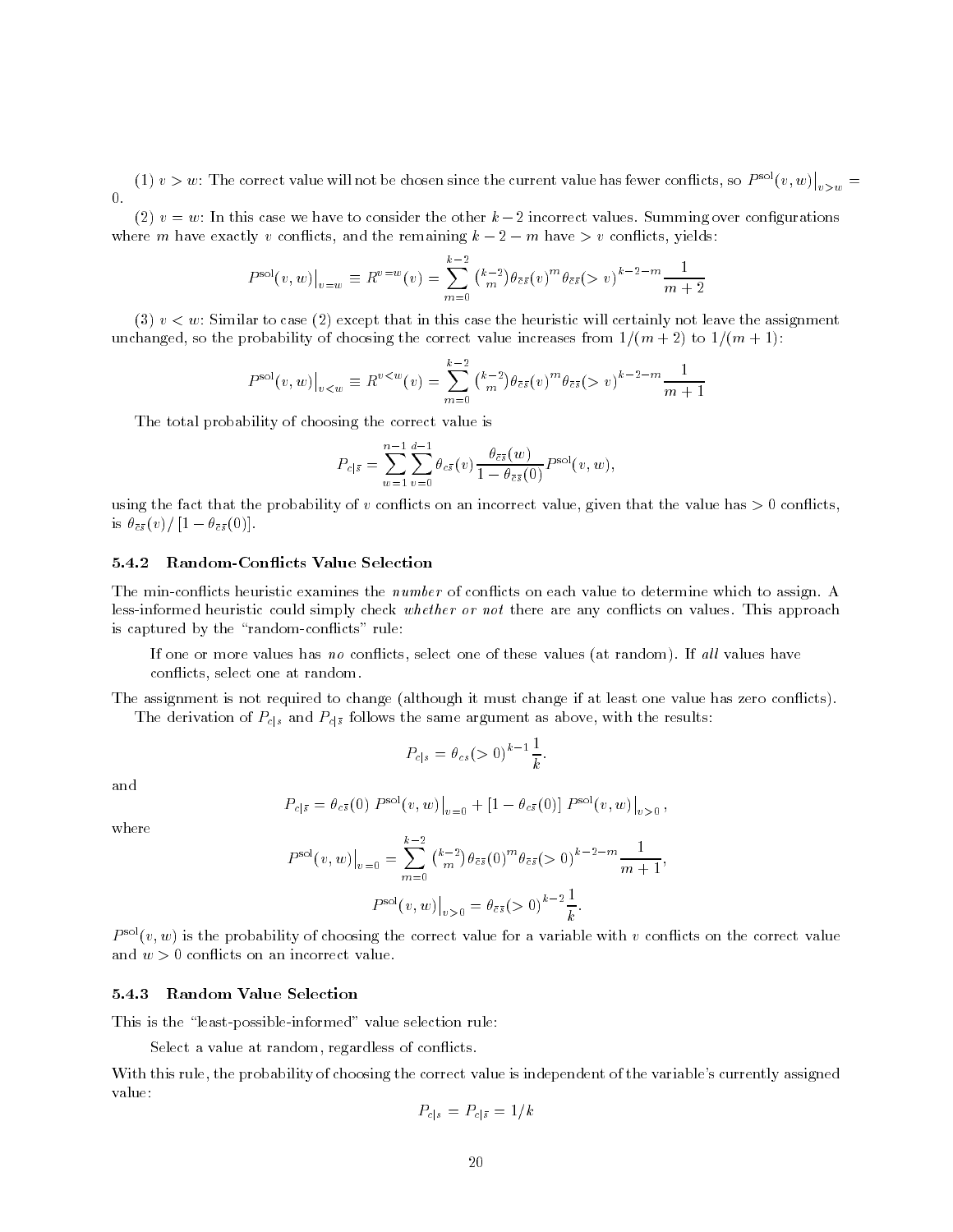#### $5.5$ Variable Selection

In this section we develop expressions for the probability of selecting a variable to be repaired  $(P_s \text{ or } P_{\overline{s}})$ based on the following simple rule:

Select for repair a variable at random from the set of all variables that are currently in conflict.

Consider first a variable that is assigned an incorrect value. The probability that there are one or more conflicts on its assigned value is  $1-\theta_{\bar{\epsilon}\bar{s}}(0)$ . Since there are a total of d such variables, the expected number with conflicts is

$$
N_{\bar{s},\text{conf}} = d \left[ 1 - \theta_{\bar{c}\bar{s}}(0) \right].
$$

Now consider a variable that is assigned a correct value. The probability that there are one or more conflicts on its assigned value is  $1-\theta_{cs}(0)$ . Since there are a total of  $n-d$  such variables, the expected number with conflicts is

$$
N_{s,\text{conf}} = (n-d)[1-\theta_{cs}(0)].
$$

Thus, for a variable with conflicts that is picked at random, the probability that it is currently assigned a correct value is:

$$
P_s = \frac{N_{s,\text{conf}}}{N_{\bar{s},\text{conf}} + N_{s,\text{conf}}},
$$

while the probability that it is currently assigned an incorrect value is:

$$
P_{\bar{s}} = 1 - P_s = \frac{N_{\bar{s}, \text{conf}}}{N_{\bar{s}, \text{conf}} + N_{s, \text{conf}}}.
$$

#### 5.6 Evaluation of the Statistical Model

We have numerically evaluated the expressions above for  $P_{d\rightarrow d,d\pm 1}$ ,  $P_{c|s}$ ,  $P_{c|s}$ , etc. on two random CSP problem types, and on the simplified  $n$ -queens model, in order to compare the predicted performance of the three value selection heuristics discussed above For the random CSPs we have also generated sample problems and computed the probabilities empirically for comparison with the model These results are described in this section

## 5.6.1 Random CSPs

We have taken two graph 3-colorability problems for comparison of the heuristics:

- HC Hard colorability random sparselyconnected graph mean vertex degree 
 In the solution state the expected number of conicts on incorrect values is approximately independent of problem size n.
- EC Easy colorability random denselyconnected graph mean vertex degree n In the solution state the expected number of conflicts on incorrect values is  $n/3$ , i.e. increasing linearly with problem size

The relevant conflict probabilities for these two problems are given in Table 5. Probabilities were calculated for both problem types for <sup>n</sup>  Value selection heuristics are labelled as follows in the gures- MC minconicts Section  $\mathbf{N}$ 

### Variable selection

Fig. 7 shows  $P_{\bar{s}}$  vs.  $d/n$ , the probability that a variable currently assigned an incorrect value will be chosen for repair. The probability is lower for the densely-connected E3C problem, since even a small number of incorrectly assigned variables can introduce a large number of conflicts.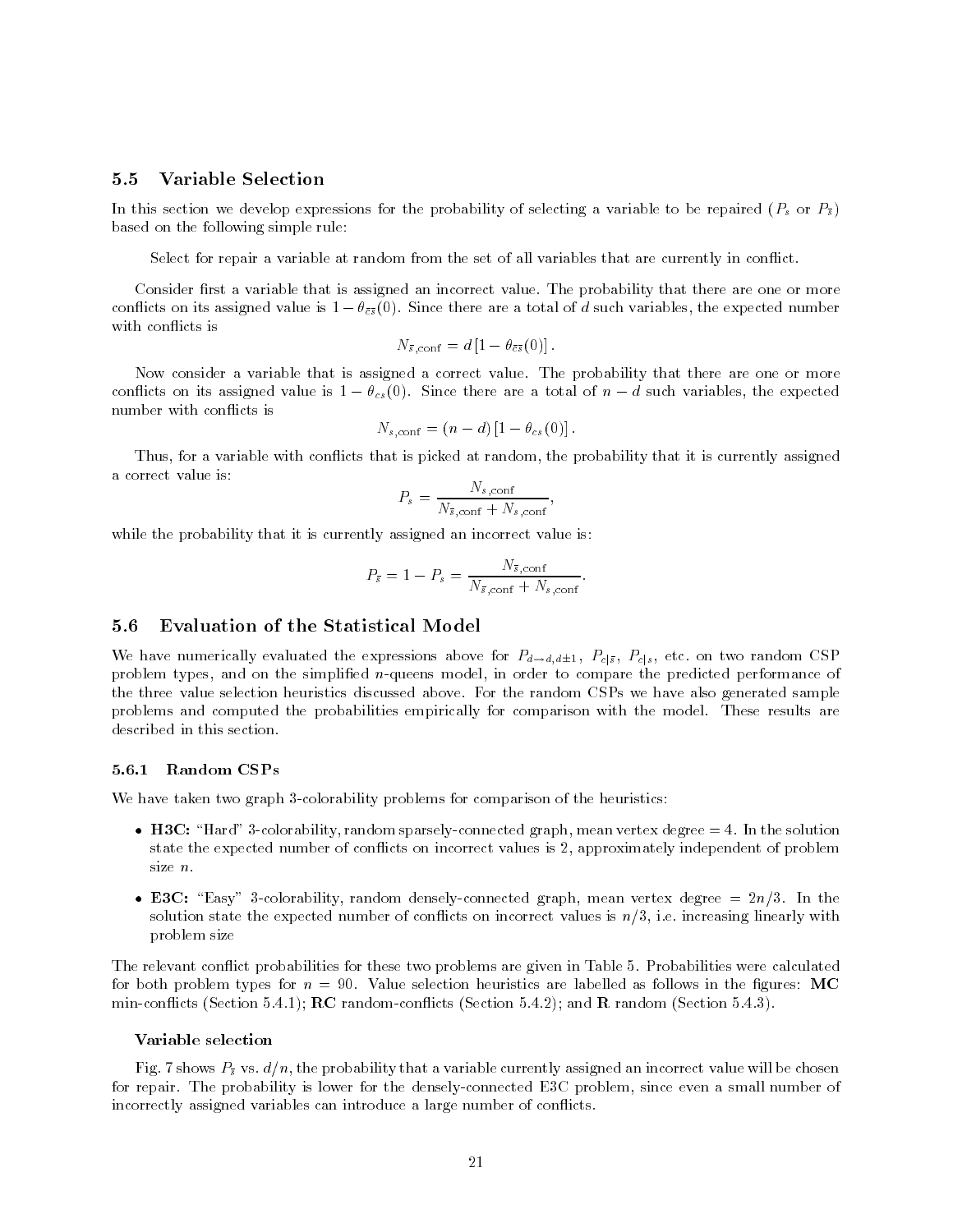Figure - Probability of selecting a variable that is assigned an incorrect value for HC and EC random problems

Figure - Probability of choosing correct values for variables currently assigned correct or incorrect values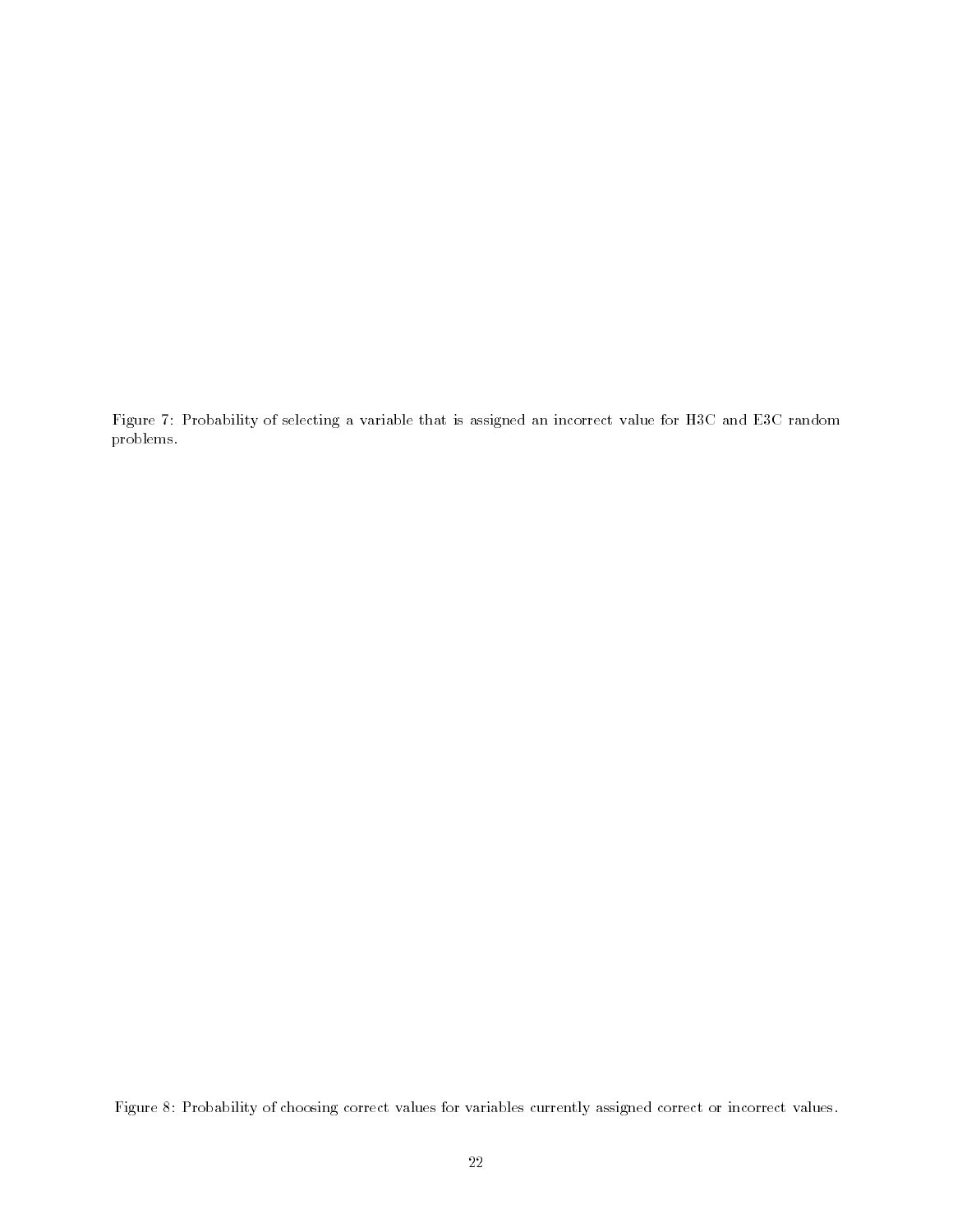### Value selection

Fig. 8 compares value selection for the two problems. Here it is desirable that both  $P_{c|s}$  (Fig. 8a,b) and  $P_{c|\bar{s}}$  (Fig. 8c,d) be as large as possible. Random value selection (labelled R in the figures) has uniform probability  $1/3$  of making the correct choice in both problems. For H3C variables with correct values assigned (Fig. 8a), RC does worse than random, and MC does better only for small  $d/n$ . In contrast, for variables that have incorrect values  $(Fig. 8c)$ , the probability is fairly high for both MC and RC that the correct value will be selected, with MC showing slightly better performance. For E3C (Fig. 8b,d), MC has probability near unity of choosing the correct value, whether or not the current value is correct. RC does no better than random except for variables currently assigned incorrect values and  $\alpha_i$  is  $\chi$  of  $\mu$  and day.

## Combined Variable and Value selection

Fig. . The probabilities of moving towards Pdd-d-Alexandrum and the moving towards Pdd-d-Pad-d-Pddthe solution for the variable selection method combined with each of the three value selection methods For H3C (Fig. 9a,c), all three value selection methods have higher probability of worsening the state than of improving it message in the best performance with the largest values for Pdaya-1 and the smallest for  $P_{d \to d+1}$  in the range  $\alpha/\alpha \to -\gamma$  of Let  $\alpha \circ \beta$  , which recent recommends to worsen the state must have has a much higher probability of improving it

The ratio Pdd-Pdd provides a useful comparison of combined variable and value selection per formance- it is greater than unity when a heuristic is more likely to improve the state than to worsen it Fig. 10 plots this ratio on a logarithmic scale vs.  $d/n$  for each of the three value selection methods. For H3C (Fig. 10a), MC is best (for  $d \ll n$ ), followed by RC and R, but in all cases the ratio is  $\lt 1$ . For E3C Fig b the results are very dierent- MC shows a much higher chance of improving the state while both RC and R worsen it. RC is significantly better than R only for very small  $d/n$ .

### Comparison with Empirical Results

To see how well the model captures features of the heuristics when applied to actual problems we have generated random problem instances with known solutions , then assigned incorrect values to some of the the so variables and calculated empirically the same probabilities that are predicted by the statistical model. Fig. 11 shows the comparison for MC value selection- the empirical data points indicated by the points indicated by th show the results of averaging with alleged calls with the model agreement with the model probability of the mod calculations is excellent

### -- NQueens

we have evaluated the simplified inquiries model of Section and Section and Appendix A for minconstruction value selection Fig. II and the quantities Fully 11 Fullywork and the force Fully 11 Fullywork and the ratio n increases the relative probability of the relative probability of moving to moving the solution increases in as well. While this is in accord with the experimental results, the model does not permit more quantitative comparison due to the simplifying assumption that the mean conflicts on incorrect values is 3 (instead of the situation for any the situation for the situation for the further complete that the fact that the fact tha relatively numerous, violating the model assumption that there is a unique solution.

## Limiting Behavior for Random CSPs

There are two interesting limiting cases of the model for random CSPs, corresponding to limiting forms of the conflict probability distribution functions  $\theta$  (see Section 5.3.1). These limits are discussed in this section.

 $6$ The random problem instances were not guaranteed to have unique solutions; simple relabelling of colors will yield several.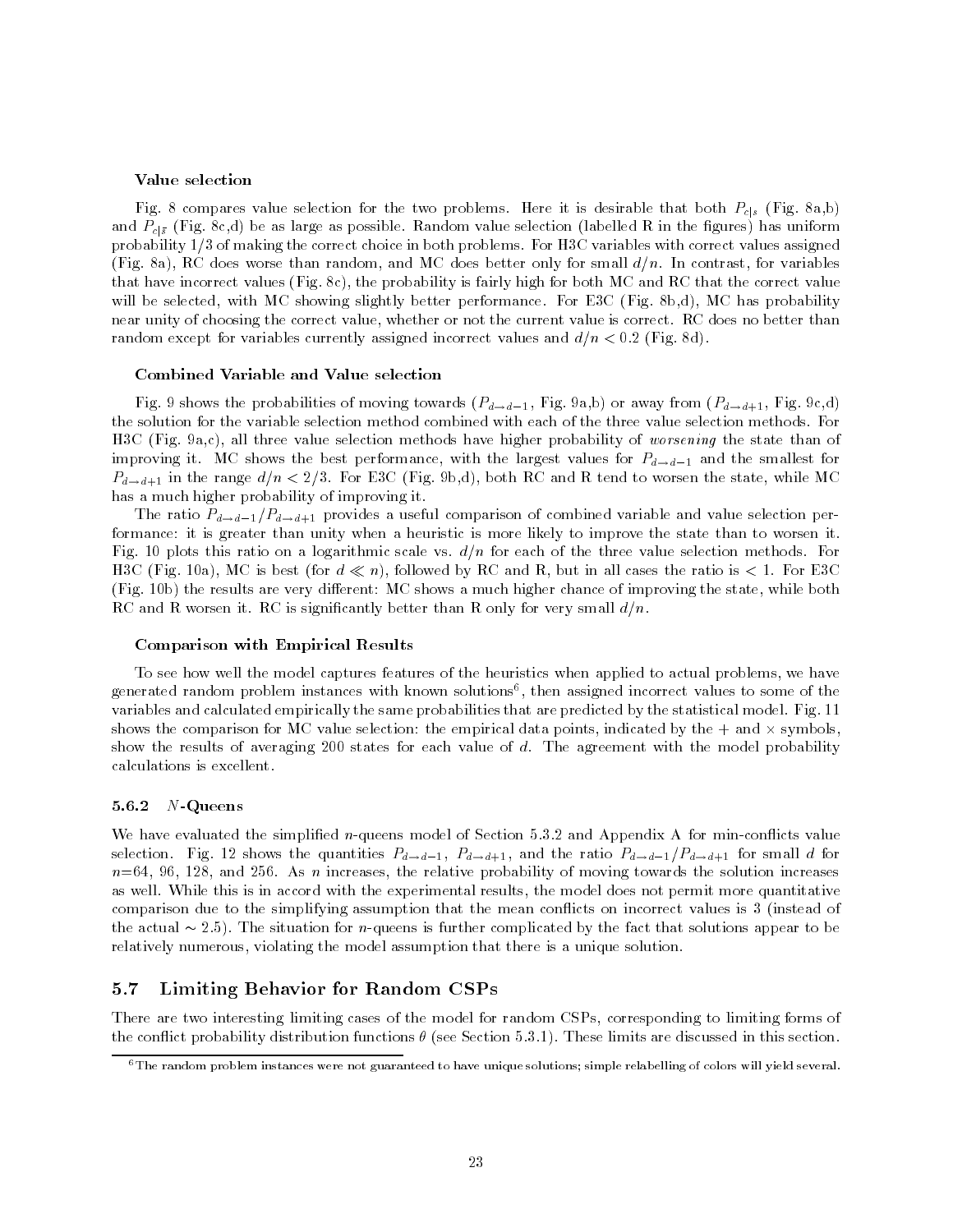Figure - Probability of moving towards Pdd- or away from Pdd the solution

Figure - Pdd-Pdd for the three value selection heuristics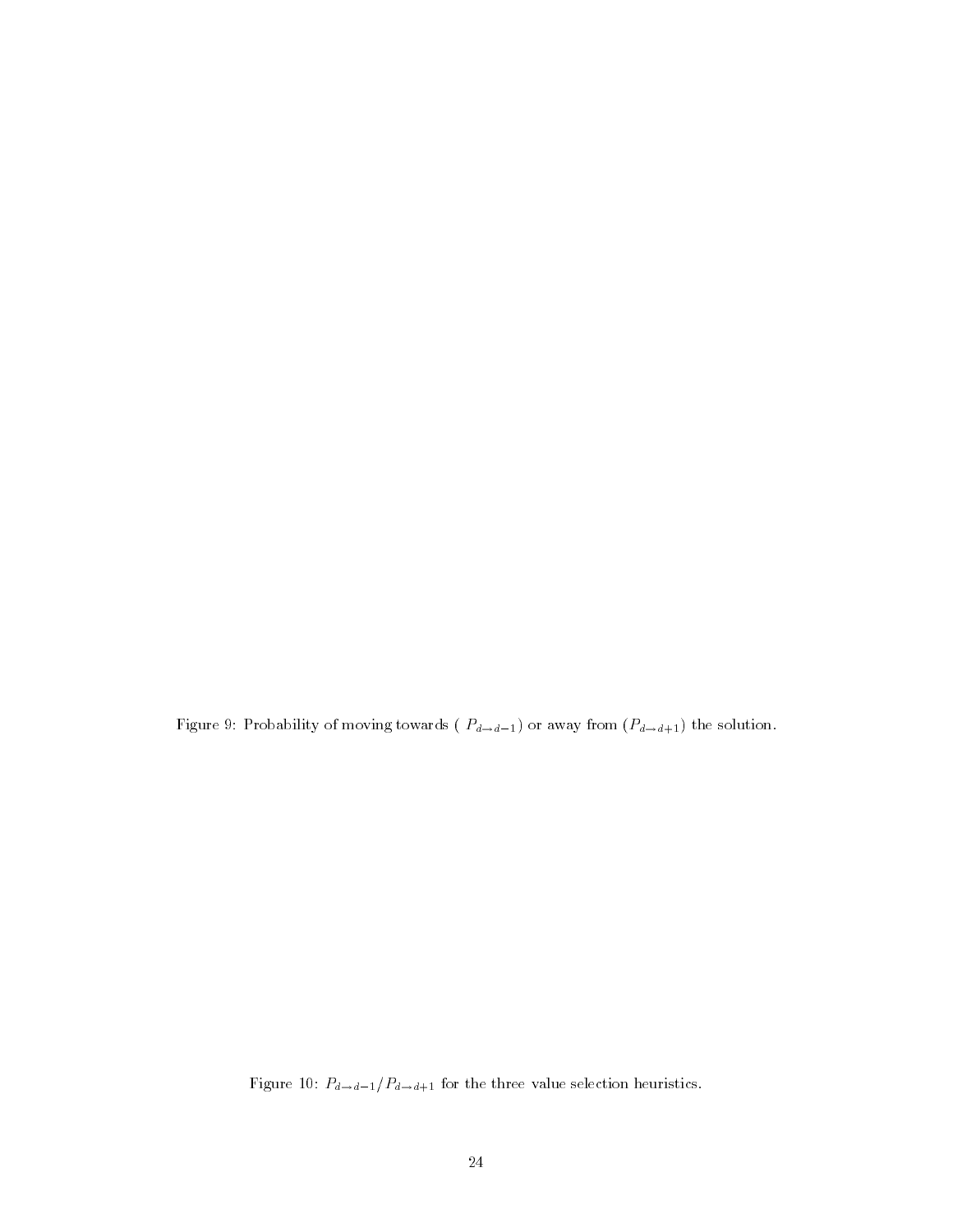$\Gamma$  -comparison of predicted results with empirical results with empirical results for minical results  $\Gamma$ 

Figure - Performance probabilities for the nqueens model

Figure - Scaling behavior with <sup>n</sup> for variable selection method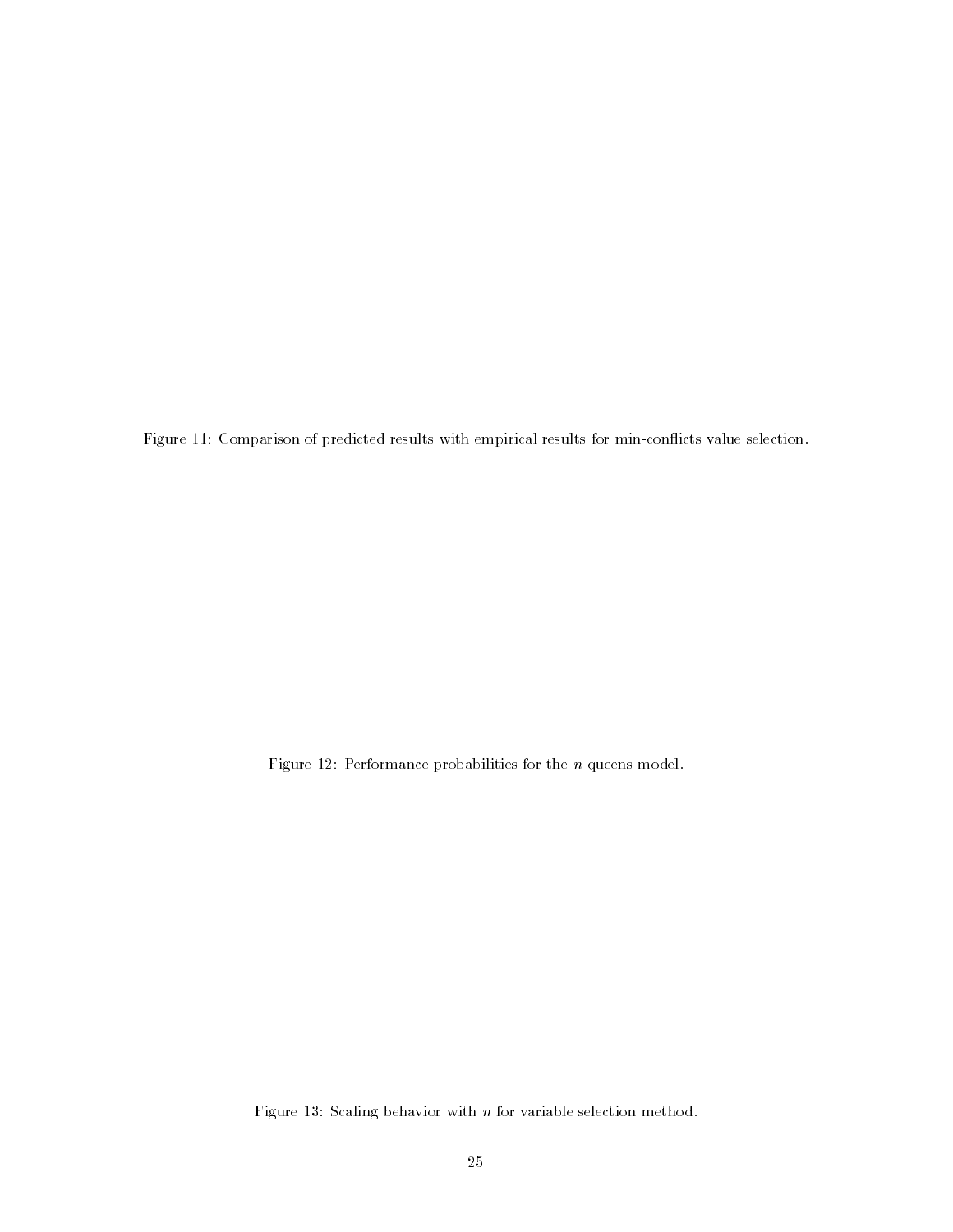### Poisson Limit

In the case is a pc power of continuous constant the content the content the content the constant of problems o  $\alpha$  corresponding to the Poisson  $\alpha$  (called and called and  $\alpha$  called  $\alpha$  -  $\alpha$  poisson vine called  $\alpha$  $F_{\rm poisson}(v,\mu)=e^{-\mu} \mu^*/v$  . If we fet  $a=j\,n$ , i.e.  $j$  is the fraction of variables assigned incorrect values, we can write the distributions for  $\theta_{cs}(v)$  and  $\theta_{c\bar{s}}(v)$  as:

$$
\theta_{cs}(v) \approx \theta_{c\bar{s}}(v) \approx \frac{(e^{-\mu})^f (f\mu)^v}{v!},
$$

where  $\mu = np_c$ . The result is independent of n, and thus we have the important conclusion that the performance of value selection heuristics depends only on  $d/n$  in the Poisson limit  $p_c \propto 1/n$  for small  $np_c$ . This is also true of the variable selection method used in the model (which depends only on  $\theta_{\bar{c}\bar{s}}(0)$  and  $\theta_{cs}(0)$ ). Fig a illustrates this dependence on dn for the HC problem for n  and - the dierences are already nearly indistinguishable

At the other extreme, consider the case when the mean number of conflicts increases with n, e.g. when  $p_{c\Rightarrow \bar{c}}$ is approximately constant, and  $np_{c\Rightarrow \bar{c}}$ , the expected number of conflicts for an incorrect value for a variable when in the solution state, increases linearly with  $n$ . In this case, for sufficiently large  $n$ , the distributions can be approximated by Gaussian distributions with mean  $n p_{c \Rightarrow \bar{c}}$  and variance  $\sigma^- = n p_{c \Rightarrow \bar{c}} (1-p_{c \Rightarrow \bar{c}})$ . We can derive the dominant behavior of min-conflicts value selection in the limit  $n \gg d \gg 1$  by approximating the sums in the expressions for  $P_{c|s}$  and  $P_{c|s}$  by integrals over the Gaussian distribution. Only values near the peak of the Gaussian make significant contributions, and in the limit  $P_{c|s} \approx P_{c|s} \approx 1$ . The probability of choosing a variable with an incorrect value becomes  $P_{\bar{s}} \approx d/n$  since  $N_{\bar{s},\text{conf}} \approx d$  and  $N_{s,\text{conf}} \approx n-d$ . From this it follows that Pdd-Ad-  $\alpha$  and Pd-Ad-  $\alpha$  . This linear dependence of Pd-Ad-  $\alpha$  for large  $\alpha$  is the position evidence in Fig. and Participate and Participate II when I follows Participate and Communications in the MC value selection

### Global Performance of Min-conflicts Hill-climbing Repair

The simple limiting forms above permit some general statements to be made about the behavior of hill climbing repair methods based on min-conflicts value selection. Hill-climbing repair can be modelled as a random (Markovian) walk described by the probabilities  $P_{d-d,d+1}$  of moving towards or away from an "absorbing barrier" at  $d=0$ .

In the Gaussian limit when  $\mu_{\rm{max}}$  and  $\mu_{\rm{max}}$  and  $\mu_{\rm{max}}$  are expected in  $\mu_{\rm{max}}$  . The expected number of  $\mu_{\rm{max}}$ climation of the three climatic from distance d to distance  $\alpha$  is Pdd-1 and From an initial distance distance distance distance distance distance distance distance distance distance distance distance distance distance di number of steps t to reach  $d = 0$  is thus

$$
t_{d_0 \to 0} = \sum_{i=1}^{d_0} \frac{n}{i} \approx n \left[ \gamma + \ln d_0 + O(\frac{1}{d_0^2}) \right]
$$

where  $\mu$  - where the expected number of steps the expected number of steps to reach the solution in the solution the problem size n and depends only logarithmically on how far away the initial guess is from the solution.

In the Poisson limit where  $P_{a\rightarrow a+1}$  is  $P_{a\rightarrow a+1}$  such section are nearly constant (cf. Fig. supports distance from the solution after t steps can be written as  $d(t)=d_0+\sum_{i=1}^t \xi_i$  where  $\xi_i$  is a random variable representing the change in distribution for the probability distribution for  $\lambda$  mean include  $p$  . The pdd-  $p$  and variance include  $\lambda$  $\sigma^- = r_{d\to d+1} + r_{d\to d-1} - (r_{d\to d+1} - r_{d\to d-1})$ . After a sumclently large number of steps, the distribution for  $a(t)$  is approximately Gaussian with mean  $\mu_d = a_0 + t\mu$  and variance  $\sigma_d^- = t\sigma^-$ . The mean  $\mu_d$  represents a drift of the expected value of  $d(t)$  away from the solution  $d = 0$ . The probability of reaching the solution after t steps is approximately given by the tail of the Gaussian distribution for  $d \leq 0$ , which approaches

$$
\frac{\sigma}{\mu\sqrt{2\pi t}}\exp\left(-\frac{\mu^2 t}{2\sigma^2}\right)
$$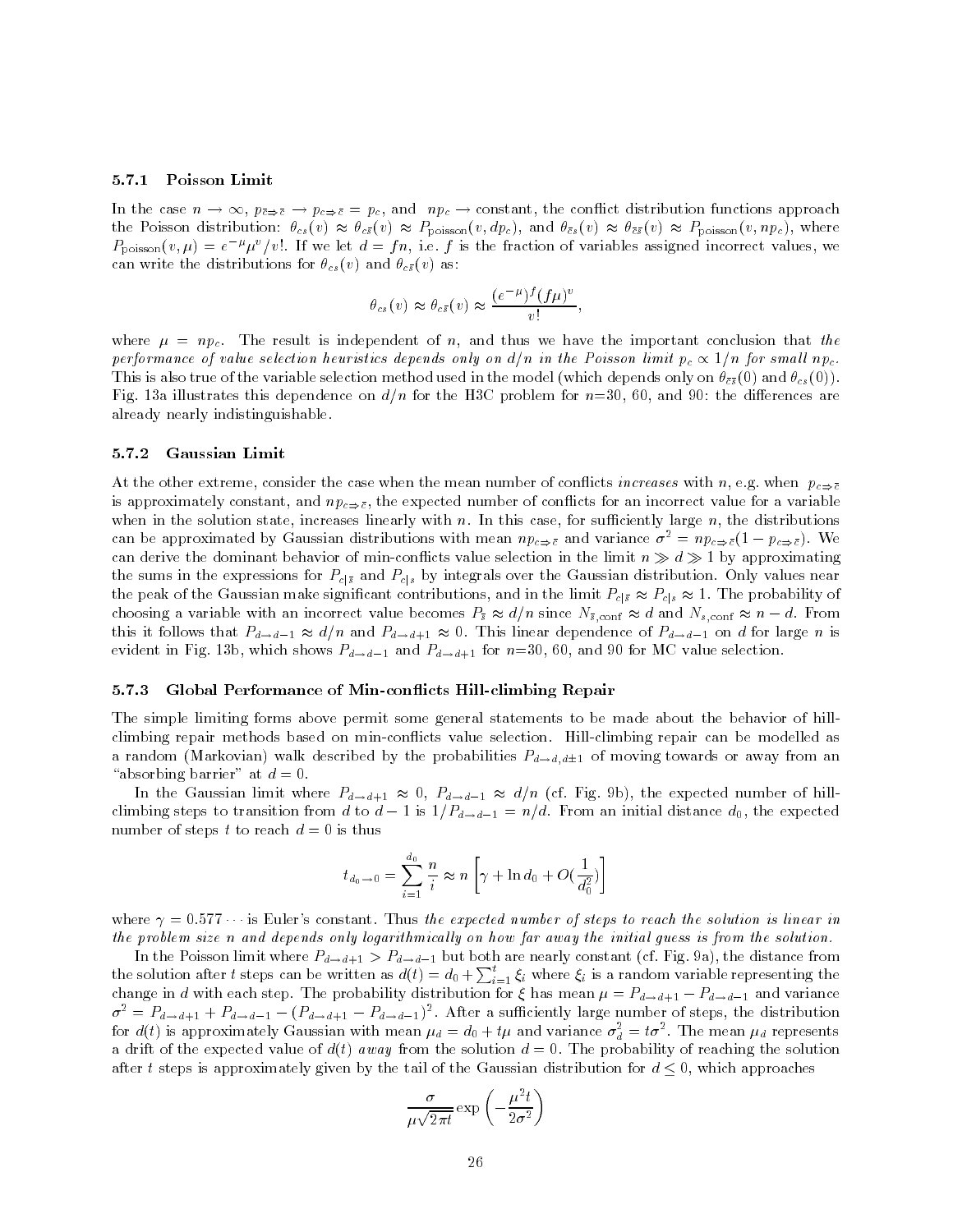for large t. The important point is the predicted exponential decline in the probability of reaching the solution as the number of hill-climbing steps increases. This result provides an explanation for the observed behavior of the GDS network and of min-conflicts hill climbing on sparse 3-colorable graphs as described above in when the the number of steps is an exponential decline to the there is an exponential decline with problems to size  $n$  of the probability of finding the solution.

#### 5.8 Summary and Caveats

The statistical model of CSP repair described here is a surprisingly good predictor of "conflict-informed" value selection performance for random CSPs. The model has both theoretical and practical benefits. It permits average-case comparisons of different variable and value selection heuristics, from which can be drawn general conclusions about their relative effectiveness. For particular problem types, limiting behavior for large  $n$  can be derived, including general statements as to whether heuristics will show better or worse performance as problem size increases. For random CSPs discussed in detail above, these conclusions include:

- $\bullet$  min-conflicts is the most effective value selection method among those considered;
- min-conflicts performs relatively better as n increases, particularly when  $p_{c\Rightarrow\bar{c}}$  increases with n or remains constant
- if the Gaussian limit applies, then hill climbing with min-conflicts is an effective repair strategy, showing only weak dependence on the initial guess and  $O(n)$  dependence on problem size n;
- $\bullet$  if the Poisson limit applies, then the probability of reaching the solution declines exponentially with the number of hill-climbing steps.

Application of the model to other problem types is the subject of future research

There are, however, several factors that limit the applicability of the model. The most important are that conflicts are assumed to be independent, and that a single solution state is assumed. The presence of multiple solutions may not be a serious limitation so long as the model is applied in the vicinity of a solution and that solutions are not so dense as to render this meaningless. Conflict independence is more significant, since highly structured problems which occur in practice may violate this assumption. Nevertheless, to the extent that the statistical properties of classes of problems can be established, it may still be possible to use the model to perform average-case analysis of heuristics.

Two other limitations are worth noting, since we have analyzed the min-conflicts heuristic independent of the initialization process and search strategy. First, the model permits no conclusions about the assignment being repaired, yet the construction of a good initial guess (i.e. an assignment such that d is small) is a key problem for repair methods. Second, since the model ignores all fine structure in the problem, the possibility of pathological configurations is not considered. This can manifest itself in hill-climbing techniques as "cycles", where the same variables are repaired again and again, but no progress is made towards the solution. To model the performance of the min-conflicts heuristic in conjunction with a particular search strategy, such as hill-climbing, a more detailed analysis is required. For example, in a recent paper, Morris [33] examines the structure of the *n*-queens problem, and shows analytically that, for min-conflicts hill-climbing, almost all local minima are solutions.

### **Discussion** 6

The heuristic hillclimbing method described in this paper can be characterized as a local search method  in that each repair minimizes the number of conflicts for an individual variable. Local search methods have been applied to a variety of important problems, often with impressive results. For example, the Kernighan-Lin method, perhaps the most successful algorithm for solving graph-partitioning problems, repeatedly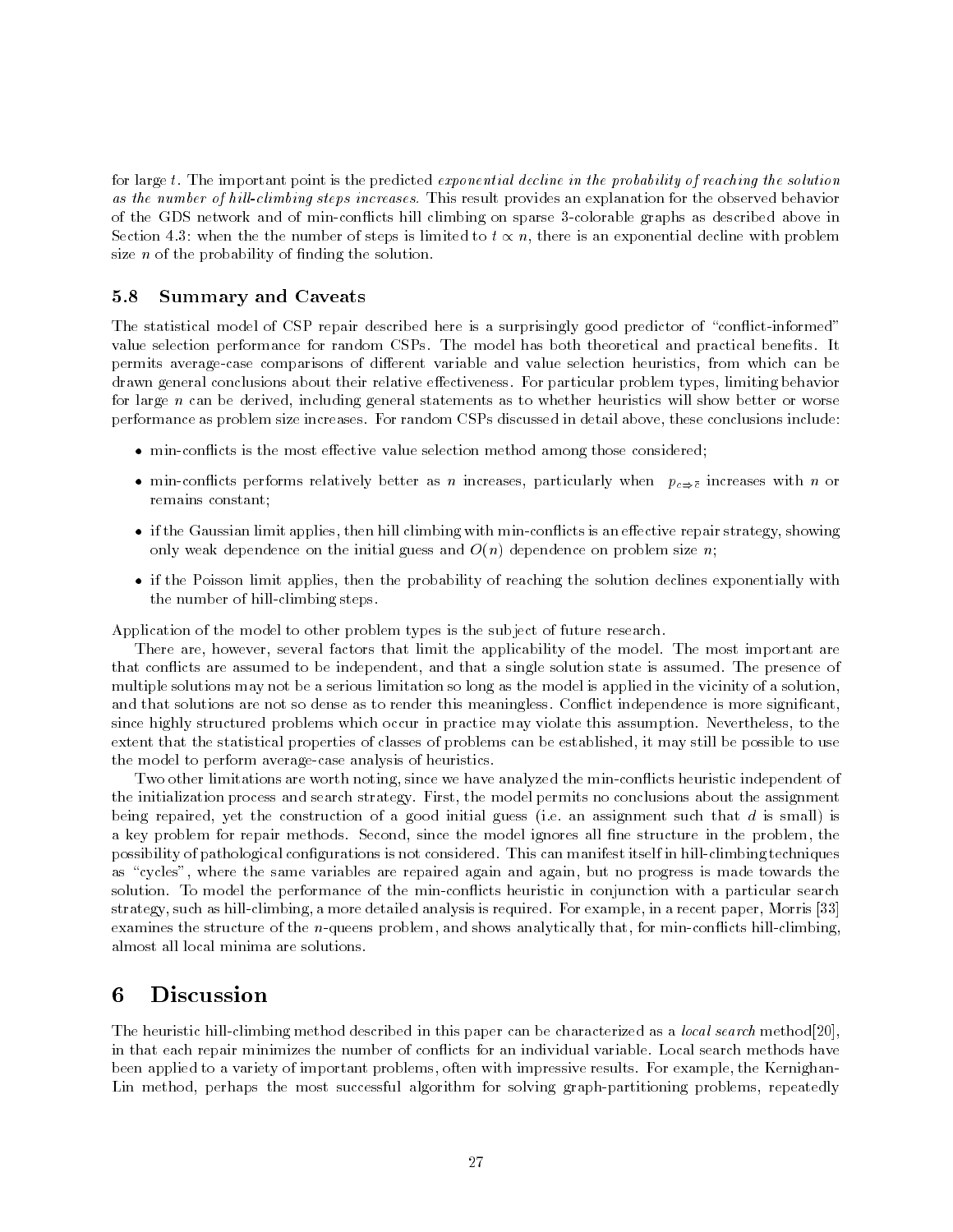improves a partitioning by swapping the two vertices that yield the greatest cost differential. The muchpublicized simulated annealing method can also be characterized as a form of local search [19]. However, it is well-known that the effectiveness of local search methods depends greatly on the particular task.

In fact, it is easy to imagine problems on which the min-conflicts heuristic will fail. The heuristic is poorly suited to problems with a few highly critical constraints and a large number of less important constraints For example, consider the problem of constructing a four-year course schedule for a university student. We may have an initial schedule which satisfies almost all of the constraints, except that a course scheduled for the first year is not actually offered that year. If this course is a prerequisite for subsequent courses, then many significant changes to the schedule may be required before it is fixed. In general, if repairing a constraint violation requires completely revising the current assignment, then the min-conflicts heuristic will offer little guidance. This intuition is partially captured by the analysis presented in the previous section, which shows that the effectiveness of the heuristic is inversely related to the distance to a solution.

The problems investigated in this paper, especially the  $HST$  and  $n$ -queens problem, tend to be relatively uniform in that critical constraints rarely occur. In part, this is due to the way the problems are represented. For example, in the HST problem, as described earlier, the transitive closure of temporal constraints is explicitly represented. A single "after" relation, for example, can thus be transformed into a set of "after" relations. This improves performance because the min-conflicts heuristic is less likely to violate a set of constraints than a single constraint. In some cases, we expect that more sophisticated techniques will be necessary to identify critical constraints  $[11]$ . To this end, we are currently evaluating explanation-based learning techniques  $[9]$  as a method for identifying critical constraints.

The algorithms described in this paper also have an important relation to previous work in AI In particular, there is a long history of AI programs that use repair or debugging strategies to solve problems, primarily in the areas of planning and design[37, 40]. This approach has recently had a renaissance with the emergence of casebased and and analogical and analogical and analogical and analogical and analogical and analogical and analogical and analogical and analogical and analogical and analogical and analogical and analogical system will retreive the solution from a previous similar problem and repair the old solution so that it solves the new problems in the new problems of the new problems in the new problems of the new problems in the new problems in the new problems in the new problems in the new problems in the new problems in the new problems in th

The fact that the min-conflicts approach performs well on  $n$ -queens, a well-studied, "standard" constraintsatisfaction problem, suggests that AI repair-based approaches may be more generally useful than previously thought. Additional evidence also comes from a very recent study by Selman, Levesque and Mitchell [36], in which they showed that a repair-based algorithm (very similar to the hill-climbing algorithms investigated here) performs well on hard satisfiability problems. However, as we have pointed out, in some cases it can be more time-consuming to repair a solution than to construct a new one from scratch. It may be that our analysis of min-conflicts for CSP problems can be extended to repair methods for other tasks, such as case-based planning methods. We conjecture that for each of the factors affecting the performance of min-conflicts, such as the expected "distance" from the initial assignment to the solution and the degree that each variable is constrained, there are analogous factors for other tasks.

There are many possible extensions to the work reported here, but three are particularly worth mentioning. First, we expect that there are other applications for which the min-conflicts approach will prove useful. Conjunctive matching, for example, is an area where preliminary results appear promising. This is particularly true for matching problems that require only that a good partial-match be computed. Second, we expect that there are interesting ways in which the min-conflicts heuristic could be combined with other heuristics. For example, as mentioned earlier, when a "most-conflicted" variable ordering strategy is used together with min-conflicts, the resulting program outperforms min-conflicts alone on graph 3-colorability problems. Finally, there is the possibility of employing the min-conflicts heuristics with other search techniques. In this paper, we only considered two very basic methods, hill climbing and backtracking. However, more sophisticated techniques such as best-first search are obvious candidates for investigation, since the number of conflicts in an assignment can serve as a heuristic evaluation function. Another possibility is Tabu search $[16]$ , a hill-climbing technique that maintains a list of forbidden moves in order to avoid cycles. Morris has also proposed a hillclimbing method which can break out of local maxima by systemat ically altering the cost function. The work by Morris and much of the work on Tabu search bears a close relation to our approach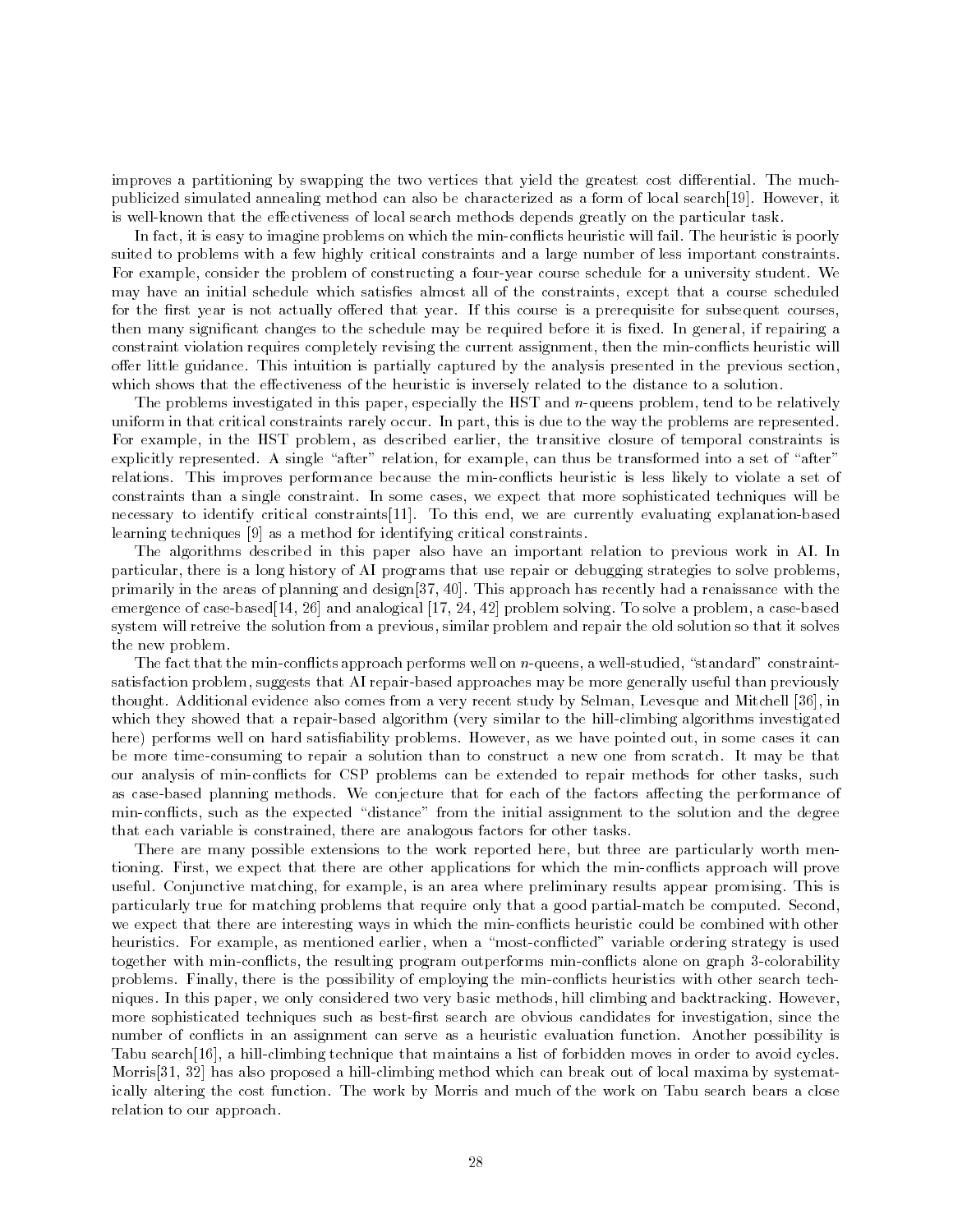### $\overline{7}$ Conclusions

In this paper we have analyzed a very successful neural network algorithm and shown that a simple heuristic search method behaves similarly. Specifically, we carried out extensive experiments in three task domains in which the min-conflicts hill-climbing algorithm and the GDS network exhibited similar performance. Based on our experience with both programs, we conclude that the min-conflicts heuristic captures the critical aspects of the GDS network. In this sense, we have explained why the network is so effective.

We have also demonstrated that the min-conflicts heuristic can be employed in conjunction with other types of symbolic search methods besides hill-climbing. In particular, we showed that it can be used as a value-ordering heuristic by an informed backtracking algorithm. This is an important consideration, since we expect that in many applications the choice of search strategy may be critical to producing satisfactory

By isolating the min-conflicts heuristic from the search strategy, we distinguished the idea of a repairbased CSP method from the particular strategy employed to search within the space of repairs This enabled us to carry out a strategy-independent analysis of the heuristic. The analysis identified several factors that effected the utility of the min-conflicts heuristic, such as the expected distance between the initial assignment and the solution. We believe that this analysis may be relevant to repair-based problem solving methods in general

There are also several practical implications of this work. First, the scheduling system for the Hubble Space Telescope, SPIKE, now employs our symbolic method, rather than the network, reducing the overhead necessary to arrive at a schedule Perhaps even more importantly it is easy to experiment with variations of the symbolic method, which should facilitate transferring SPIKE to other scheduling applications. Finally, by demonstrating that repair-based methods are applicable to standard constraint satisfaction problems, such as  $N$ -queens, we have provided a new tool for solving CSP problems.

### 8 Acknowledgements

The authors wish to thank Hans-Martin Adorf, Don Rosenthal, Richard Franier, Peter Cheeseman and Monte Zweben for their assistance and advice. We also thank Ron Musick and our anonymous reviewers for their comments The Space Telescope Science Institute is operated by the Association of Universities for Research in Astronomy for NASA

# References

- B Abramson and M Yung Divide and conquer under global constraints- A solution to the nqueens problem Journal of Paral lel and Distributed Computing -
- HM Adorf and MD Johnston A discrete stochastic neural network algorithm for constraint satisfac tion problems. In Proceedings of the International Joint Conference on Neural Networks, San Diego, CA, 1990.
- [3] E. Biefeld and L. Cooper. Bottleneck identification using process chronologies. In Proceedings IJCAI-91, Sydney, Australia, 1991.
- [4] J. Bitner and E.M. Reingold. Backtrack programming techniques. Communications of the ACM, experimental control of the control of the control of the control of the control of the control of the control of the control of the control of the control of the control of the control of the control of the control of the
- [5] G. Brassard and P. Bratley. Algorithmics Theory and Practice. Prentice Hall, Englewood Cliffs, NJ, 1988.
- D Brelaz New methods to color the vertices of a graph Communications of the ACM - 1979.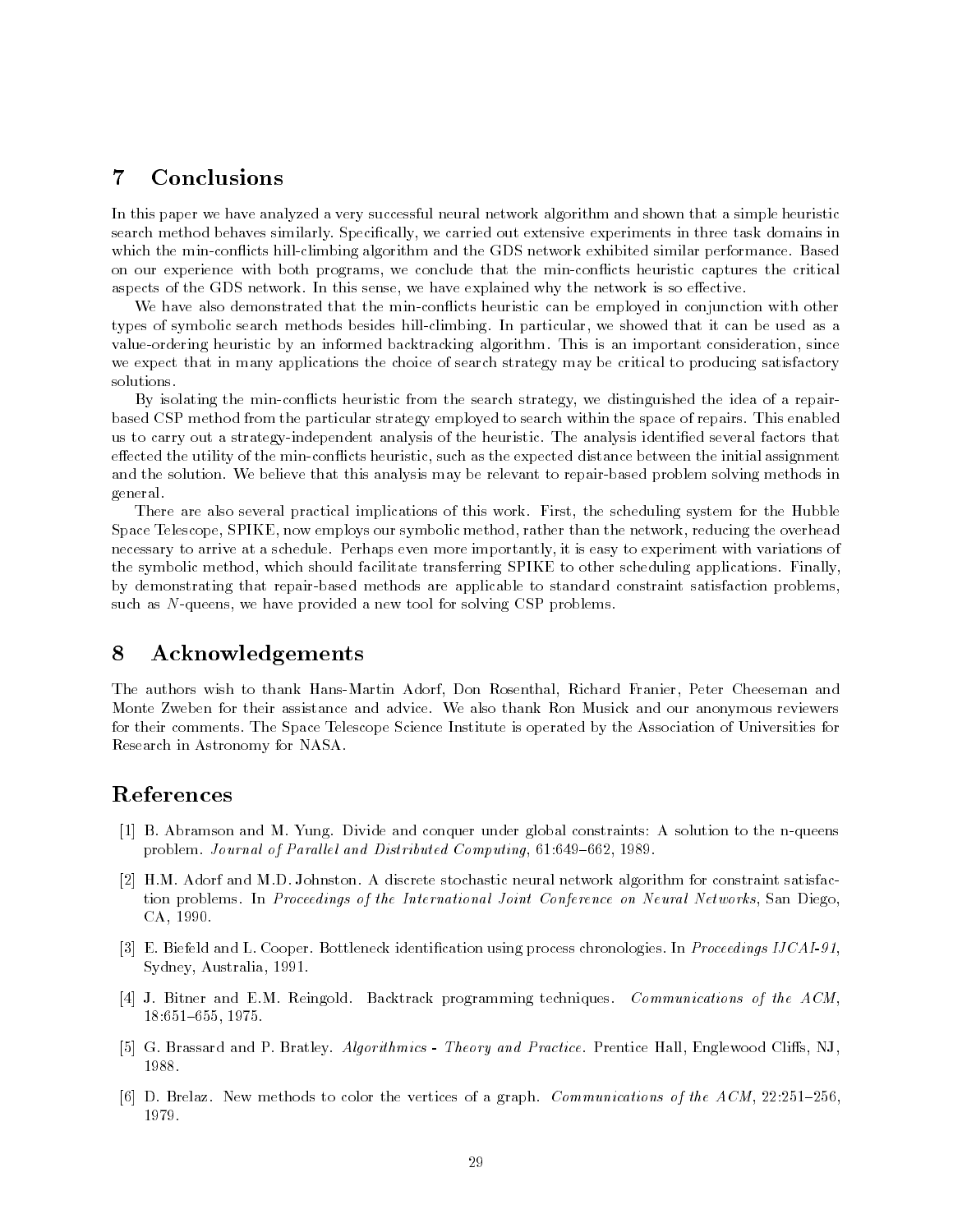- [7] P. Cheeseman, B. Kanefsky, and W.M. Taylor. Where the really hard problems are. In Proceedings IJCAI-91, Sydney, Australia, 1991.
- [8] R. Dechter and J. Pearl. Network-based heuristics for constraint satisfaction problems. Artificial Intelligence is a contract of the contract of the contract of the contract of the contract of the contract of the c
- [9] M. Eskey and M. Zweben. Learning search control for constraint-based scheduling. In Proceedings  $AAAI$  90, Boston, Mass, 1990.
- [10] M.S. Fox. Constraint-Directed Search: A Case Study of Job-Shop Scheduling. Morgan Kaufmann Publishers, Inc., 1987.
- , and constraint and constraint in Proceeding and Constraintent in Andrews II and a constraint in Proceeding I MI, 1989.
- EC Freuder Partial constraint satisfaction In Proceedings IJCAI Detroit MI
- [13] M.L. Ginsberg and W.D. Harvey. Iterative broadening. In AAAI Proceedings, 1990.
- [14] K.J. Hammond. Case-based Planning: An Integrated Theory of Planning, Learning and Memory. PhD thesis, Yale University, Department of Computer Science, 1986.
- [15] R.M. Haralick and G.L. Elliot. Increasing tree search efficiency for constraint satisfaction problems Articial Intel ligence 
-
- A Hertz and D de Werra Using tabu search techniques for graph coloring Computing 1987.
- [17] A.K. Hickman and M.C. Lovett. Partial match and search control via internal analogy. In Proceedings of the Thirteenth Annual Conference of the Cognitive Science Society, Chicago, Ill., 1991.
- [18] J.J. Hopfield. Neural networks and physical systems with emergent collective computational abilities. In Proceedings of the National Academy of Sciences volume
- DS Johnson CR Aragon LA McGeoch and C Schevon Optimization by simulated annealing- An experimental evaluation, Part II. Journal of Operations Research, 1990.
- DS Johnson CH Papadimitrou and M Yannakakis How easy is local search Journal of Computer and System System System System System System System System System System System System System System System System System System System System System System System System System System System System System System System S
- MD Johnston Automated telescope scheduling In Proceedings of the Symposium on Coordination of Observational Projects. Cambridge University Press, 1987.
- $\blacksquare$  Johnston and HM Adorf Learning in stochastic neural networks for constraint satisfactions for constraint satisfaction problems. In Proceedings of NASA Conference on Space Telerobotics, Pasadena, CA, January 1989.
- LV Kale An almost perfect heuristic for the n nonattacking queens problem Information Processing Letters 
-
- S Kambhampati Supporting exible plan reuse In Minton S editor Machine Learning Methods for Planning and Scheduling Morgan Kaufmann
- N Keng and DYY Yun A planning!scheduling methodology for the constrained resource problem In Proceedings III Canada and International Microsoft Microsoft Microsoft Microsoft Microsoft Microsoft Microsoft Microsoft Microsoft Microsoft Microsoft Microsoft Microsoft Microsoft Microsoft Microsoft Microsoft Microsof
- JL Kolodner RLJr Simpson and K SycaraCyranski A process model of casebased reasoning in problem solving In Proceedings IJCAI  Los Angeles CA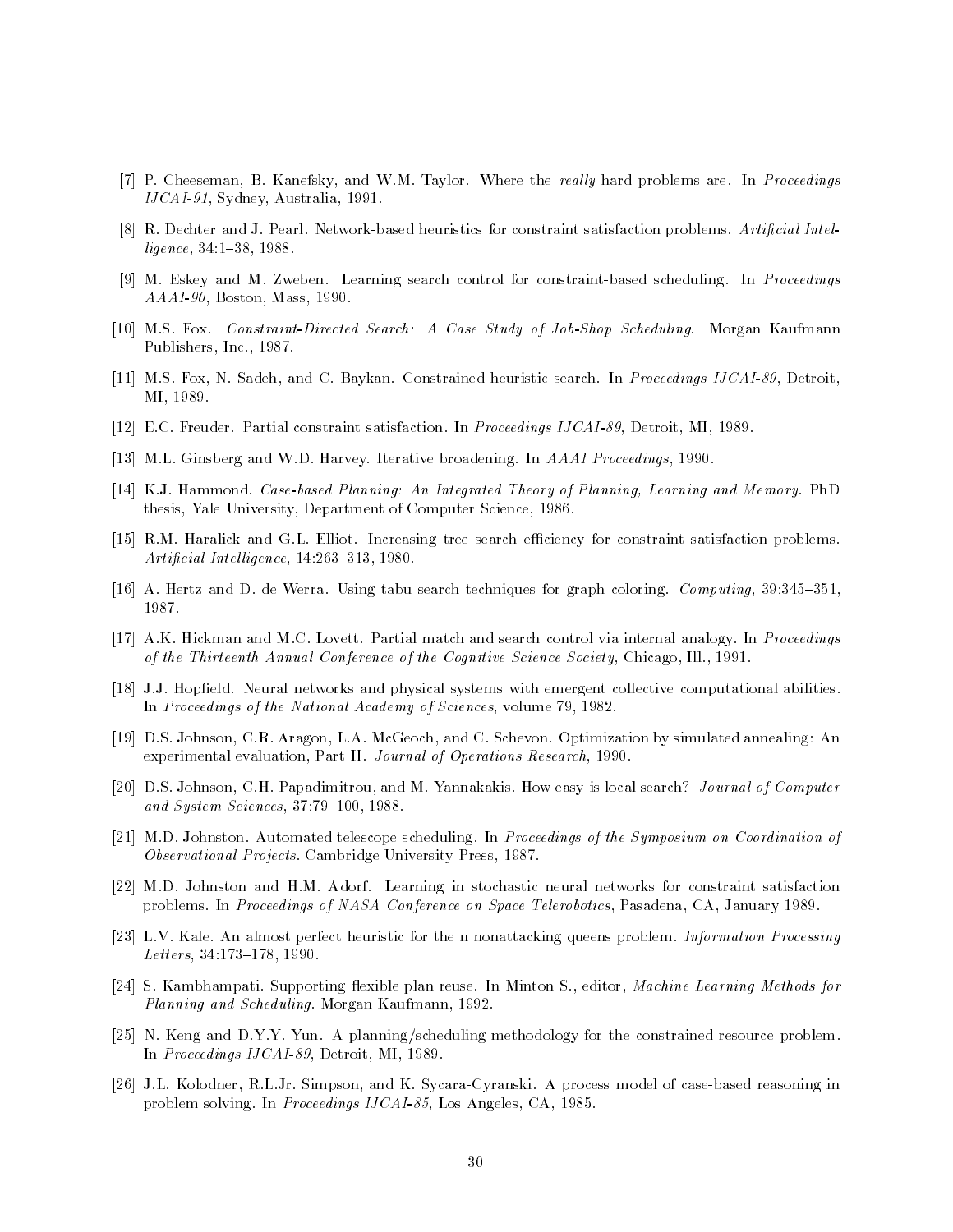- CR Kurtzman Time and Resource Constrained Scheduling with Applications to Space Station Plan ning. PhD thesis, Dept. of Aeronautics and Astronautics, MIT, Cambridge, MA, 1988.
- CR Kurtzman and DL Aiken The Mve space station crew activity scheduler and stowage logistics clerk. In Proceedings the AIAA Computers in Aerospace VII Conference, Monterey, CA, 1989.
- P Langley Systematic and nonsystematic search strategies In Proceedings AAAI
 San Jose CA
- [30] S. Minton, M. Johnston, A.B. Philips, and P. Laird. Solving large scale constraint satisfaction and scheduling problems using a heuristic repair method. In Proceedings  $AAAI-90$ , 1990.
- P Morris Solutions without exhaustive search- An iterative descent method for binary constraint satisfaction problems. In Proceedings the AAAI-90 Workshop on Constraint-Directed Reasoning, Boston, MA, 1990
- P Morris An iterative improvement algorithm with guaranteed convergence Technical Report TRM 91-1, Intellicorp Technical Note, 1991.
- [33] P. Morris. On the density of solutions in equilibrium points for the queens problem. In Proceedings AAAI
 San Jose CA
- [34] N. Muscettola, S.F. Smith, G. Amiri, and D. Pathak. Generating space telescope observation schedules. Technical Report CMURITR Carnegie Mellon University Robotics Institute
- R Musick and S Russell How long will it take In Proceedings AAAI
 San Jose CA
- [36] B. Selman, H. Levesque, and D. Mitchell. A new method for solving hard satisfiability problems. In Proceedings AAAI
 San Jose CA
- rg a theory of debug interpretations in the interpretations in Proceedings And in Proceedings Adaptement and the MN, 1988
- [38] R. Sosic and J. Gu. A polynomial time algorithm for the n-queens problem.  $SIGART$ , 1(3), 1990.
- [39] H.S. Stone and J.M. Stone. Efficient search techniques an empirical study of the n-queens problem. IBM Journal of Research and Development -
- [40] G. J. Sussman. A Computer Model of Skill Acquisition. American Elsevier, New York, 1975.
- JS Turner Almost all kcolorable graphs are easy to color Journal of Algorithms -
- MM Veloso and JG Carbonell Towards scaling up machine learning- A case study with derivation analogy in prodigy. In Minton S., editor, Machine Learning Methods for Planning and Scheduling. Morgan Kaufmann
- , and waldrop with the Hubble space the Hubble space telescope computer (  $\sim$  claimed and an analyze the set
- [44] M. Zweben. A framework for iterative improvement search algorithms suited for constraint satisfaction problems. Technical Report RIA-90-05-03-1, NASA Ames Research Center, AI Research Branch, 1990
- [45] M. Zweben, M. Deale, and R. Gargan. Anytime rescheduling. In Proceeedings of the Workshop on Innovative Approaches to Planning, Scheduling and Control. Morgan Kaufmann Publishers, 1990.